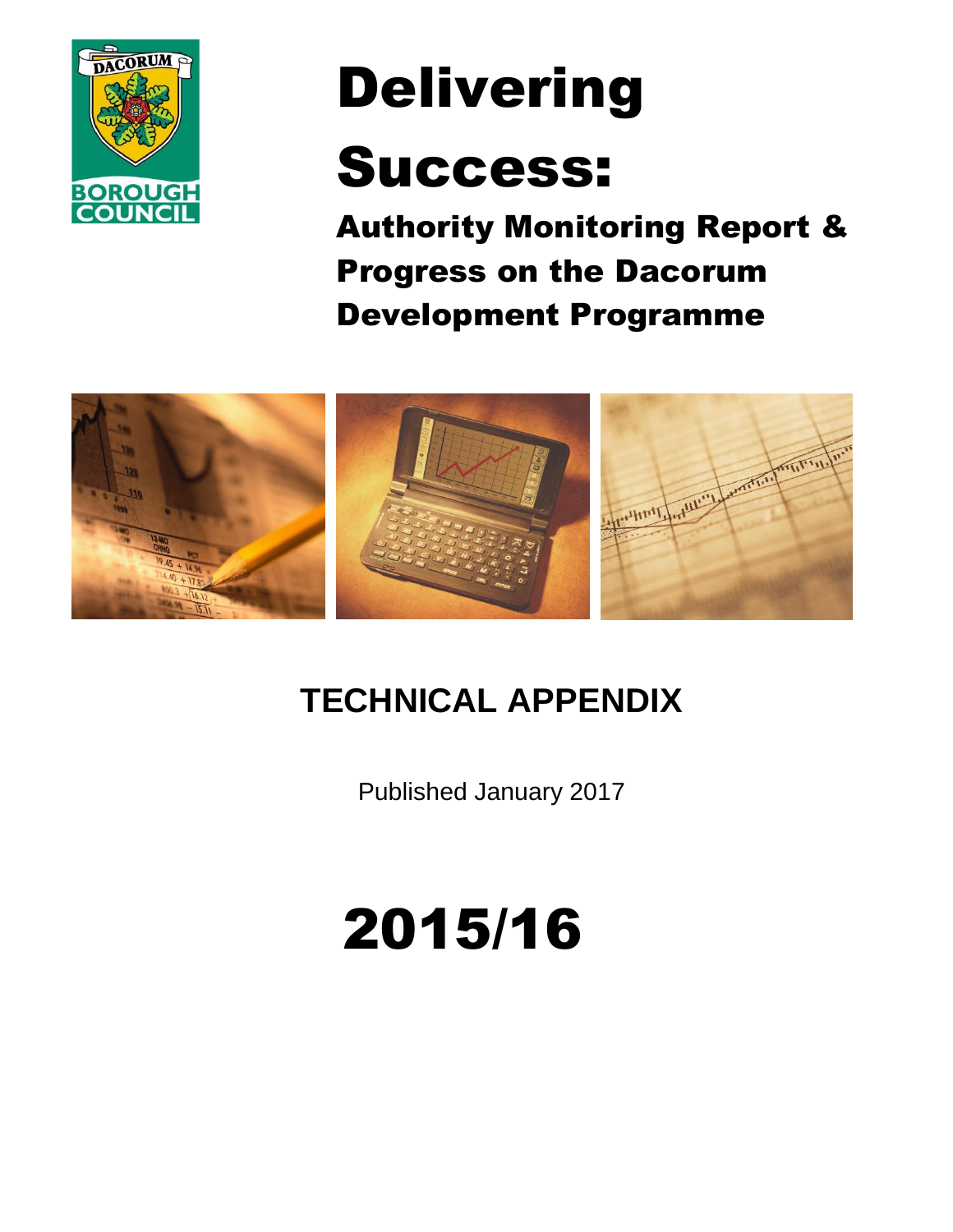## **Technical Appendix**

## **1. Executive Summary and Headline Results**

No further information.

### **2. Introduction to the Authority Monitoring Report**

No further information.

## **3. Local Development Scheme, Policy Implementation and Duty to Cooperate**

|                  | House-<br>holder | <b>Conservation</b><br>Listed<br><b>Buildings</b> | <b>Housing</b> | <b>Other</b>             | Enforce-<br>ment | <b>TPOs</b> | <b>Total</b> |
|------------------|------------------|---------------------------------------------------|----------------|--------------------------|------------------|-------------|--------------|
| <b>Dismissed</b> |                  |                                                   | 10             | $\overline{\phantom{0}}$ |                  |             |              |
| Allowed          |                  |                                                   |                | ◠                        |                  |             | 18           |
| <b>Split</b>     |                  |                                                   |                |                          |                  |             |              |
| Withdrawn        |                  |                                                   |                |                          |                  |             |              |
| <b>Total</b>     | 13               |                                                   | 17             | n                        |                  |             | 36           |

#### **Table 3.1 Appeal decisions 2015/16**

### **4. Borough Portrait**

No further information.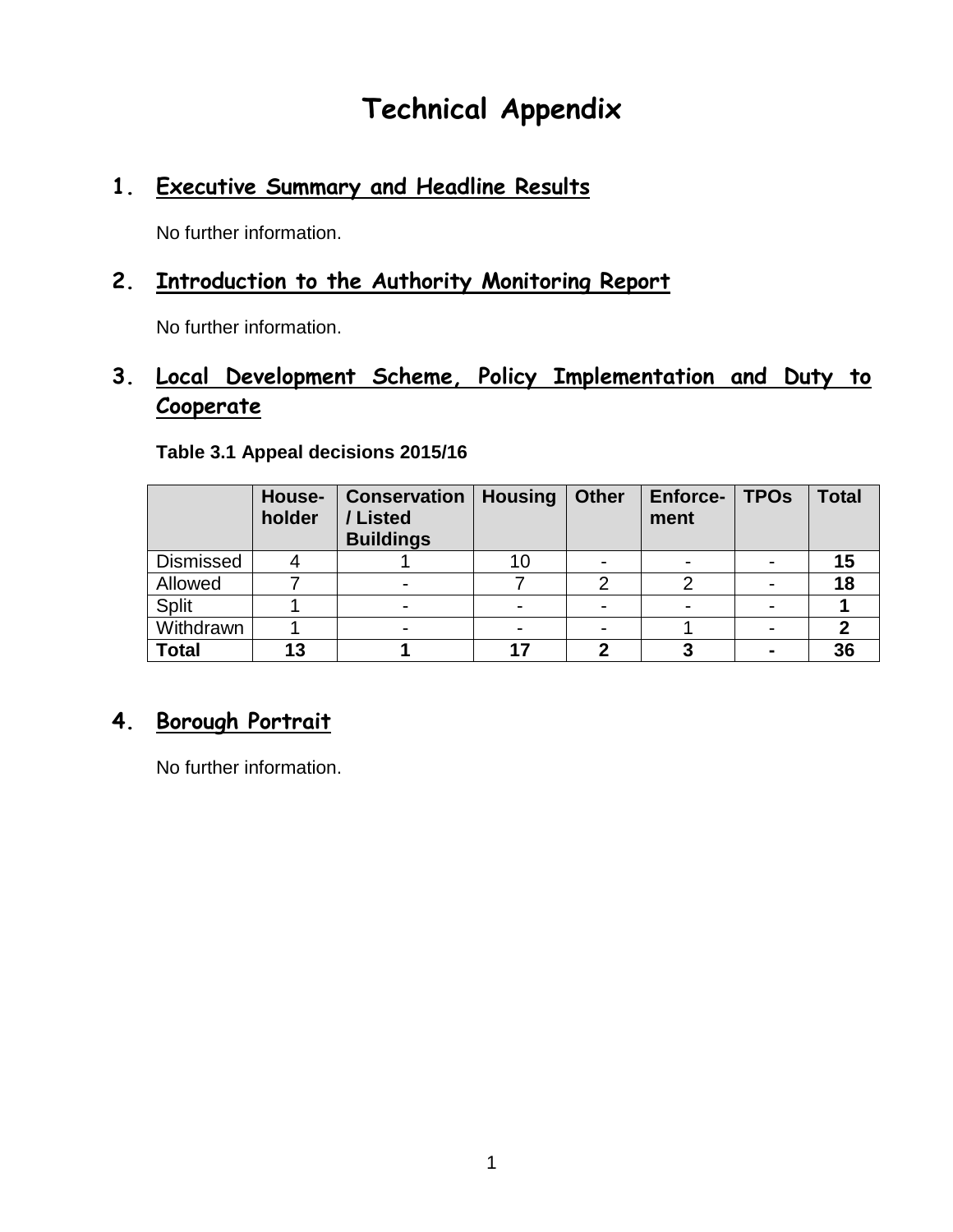## **5. Sustainable Development Strategy**

## **(a) Promoting sustainable development**

#### **Table 5.1 Distribution of housing by type of settlement**

|                                    |                                     | 06/07          | 07/08           | 08/09          | 09/10           | 10/11          | 11/12           | 12/13                   | 13/14        | 14/15          | 15/16          | <b>Total</b>     |
|------------------------------------|-------------------------------------|----------------|-----------------|----------------|-----------------|----------------|-----------------|-------------------------|--------------|----------------|----------------|------------------|
| <b>Main Centre</b>                 | <b>Hemel</b>                        | 268            | 281             | 168            | 158             | 516            | 354             | 263                     | 157          | 243            | 386            | 2,794            |
| for                                | Hempstead                           |                |                 |                |                 |                |                 |                         |              |                |                |                  |
| <b>Development</b>                 |                                     |                |                 |                |                 |                |                 |                         |              |                |                |                  |
| and Change                         |                                     |                |                 |                |                 |                |                 |                         |              |                |                |                  |
| % of Grand total                   |                                     | 67             | $\overline{73}$ | 40             | 67              | 86             | 79              | 90.7                    | 71.2         | 64             | 58             | 69.2             |
|                                    | <b>Berkhamsted</b>                  | 81             | 74              | 156            | 46              | 45             | 37              | $-22$                   | 11           | 24             | 124            | $\overline{576}$ |
| <b>Market Town</b>                 | <b>Tring</b>                        | 19             | 6               | 35             | 1               | 10             | 9               | 25                      | 10           | 35             | 50             | 200              |
|                                    | <b>Northchurch</b>                  | 1              | -8              | 26             | 6               | 1              | 26              | 1                       | $-1$         | 1              | $-1$           | 52               |
| <b>Total</b>                       |                                     | 101            | $\overline{72}$ | 217            | $\overline{53}$ | 56             | $\overline{72}$ | $\overline{\mathbf{4}}$ | 20           | 60             | 173            | 828              |
| % of total                         |                                     | 25             | 19              | 52             | 22              | 9              | 16              | 1.4                     | 9.1          | 16             | 26             | 20.5             |
|                                    | <b>Bovingdon</b>                    | 9              | 1               | $\overline{7}$ | $\overline{2}$  | 0              | $\mathbf 0$     | $\Omega$                | $\mathbf{1}$ | $\overline{4}$ | 3              | $\overline{27}$  |
|                                    | <b>Kings</b>                        | $\Omega$       | 2               | 13             | $\overline{7}$  | 12             | 3               | $\overline{c}$          | 1            | 6              | 6              | 52               |
| <b>Large Village</b>               | Langley                             |                |                 |                |                 |                |                 |                         |              |                |                |                  |
|                                    | <b>Markyate</b>                     | 1              | 12              | 4              | 4               | 6              | $\overline{2}$  | 6                       | 14           | 45             | 56             | 150              |
| <b>Total</b>                       |                                     | 10             | 15              | 24             | 13              | 18             | 5               | 8                       | 16           | 55             | 65             | 229              |
| % of Grand total                   |                                     | 3              | 4               | 6              | 5               | 3              | 1               | 2.8                     | 7.3          | 14             | 10             | 5.7              |
|                                    | <b>Chipperfield</b>                 | 6              | $\overline{0}$  | 0              | $\overline{0}$  | $\overline{7}$ | 1               |                         | 0            | 1              | $\overline{7}$ | $\overline{23}$  |
| <b>Small Village</b><br>within the | <b>Flamstead</b>                    | $-1$           | 1               | $\Omega$       | 0               | $\Omega$       | 0               | 0                       | 0            | 0              | 0              | 0                |
| <b>Green Belt</b>                  | <b>Potten End</b>                   | 0              | -1              | $\overline{2}$ | 1               | $\Omega$       | $-1$            | 2                       | $\mathbf 0$  | $-1$           | 1              | 3                |
|                                    | Wigginton                           | 0              | 1               | 0              | 0               | 0              | 1               | 1                       | 0            | $-1$           | 1              | 3                |
| <b>Total</b>                       |                                     | 5              | 1               | $\overline{2}$ | 1               | $\overline{7}$ | 1               | $\boldsymbol{4}$        | $\Omega$     | $-1$           | 9              | 29               |
| % of total                         |                                     | 1              | 0               | $\bf{0}$       | 0               | 1              | $\bf{0}$        | 1.4                     | $\bf{0}$     | $\bf{0}$       | 1              | 0.7              |
|                                    | <b>Aldbury</b>                      | $\mathbf 0$    | $\mathbf 0$     | 0              | $\overline{0}$  | $\overline{0}$ | 0               | 0                       | $\mathbf 0$  | $-1$           | 1              | 0                |
| <b>Small Village</b>               | Long                                | $\overline{2}$ | 0               | 0              | $\Omega$        | $\Omega$       | $\Omega$        | 0                       | $\mathbf 0$  | 0              | $\Omega$       | $\mathbf{2}$     |
| within the                         | <b>Marston</b>                      |                |                 |                |                 |                |                 |                         |              |                |                |                  |
| <b>Rural area</b>                  | <b>Wilstone</b>                     | 0              | 0               | 0              | 0               | $\Omega$       | $-1$            | 1                       | 0            | 0              | 0              | 0                |
| <b>Total</b>                       |                                     | $\overline{2}$ | $\bf{0}$        | $\bf{0}$       | $\bf{0}$        | $\bf{0}$       | $-1$            | 1                       | $\bf{0}$     | $-1$           | $\mathbf 1$    | $\overline{2}$   |
| % of Grand total                   |                                     | 1%             | 0               | 0              | 0               | $\bf{0}$       | $\bf{0}$        | 0.3                     | $\bf{0}$     | $\bf{0}$       | $\bf{0}$       | 0.0              |
|                                    | <b>Other Small Villages and the</b> | 14             | $\overline{15}$ | $\overline{7}$ | $\overline{12}$ | 6              | 16              | 10                      | 26           | 23             | 25             | 154              |
|                                    | <b>Country side</b>                 |                |                 |                |                 |                |                 |                         |              |                |                |                  |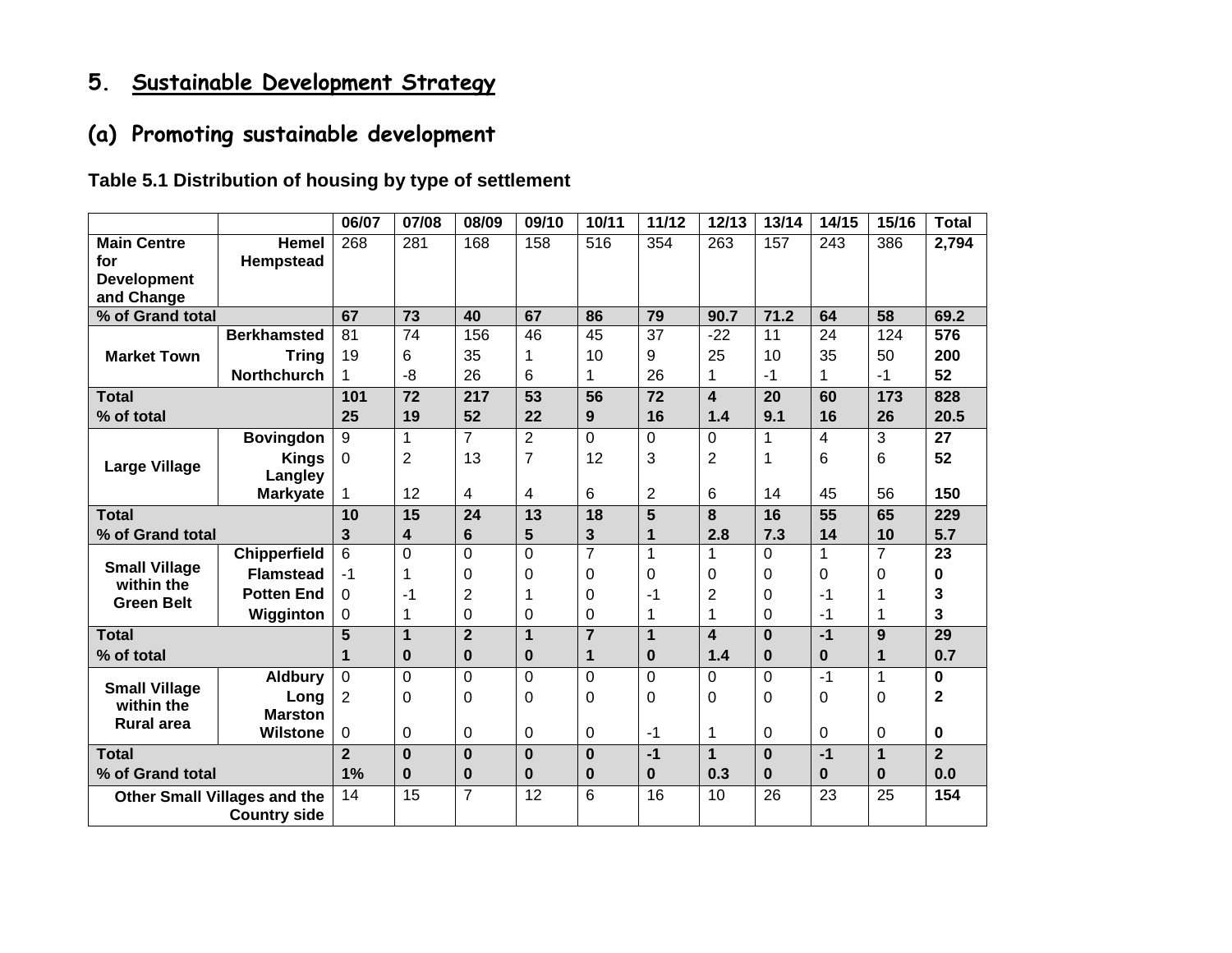| % of Grand total   |     |     |     |     |     |     | $\sim$ | 11 O<br>- - | າາ<br>دے |     | 2 O<br>.ა.ა |
|--------------------|-----|-----|-----|-----|-----|-----|--------|-------------|----------|-----|-------------|
| <b>Grand total</b> | 400 | 384 | 418 | 237 | 603 | 447 | 290    | 219         | 379      | 659 | 4,036       |

Note: All figures are net completions. Source: DBC Monitoring 2006-16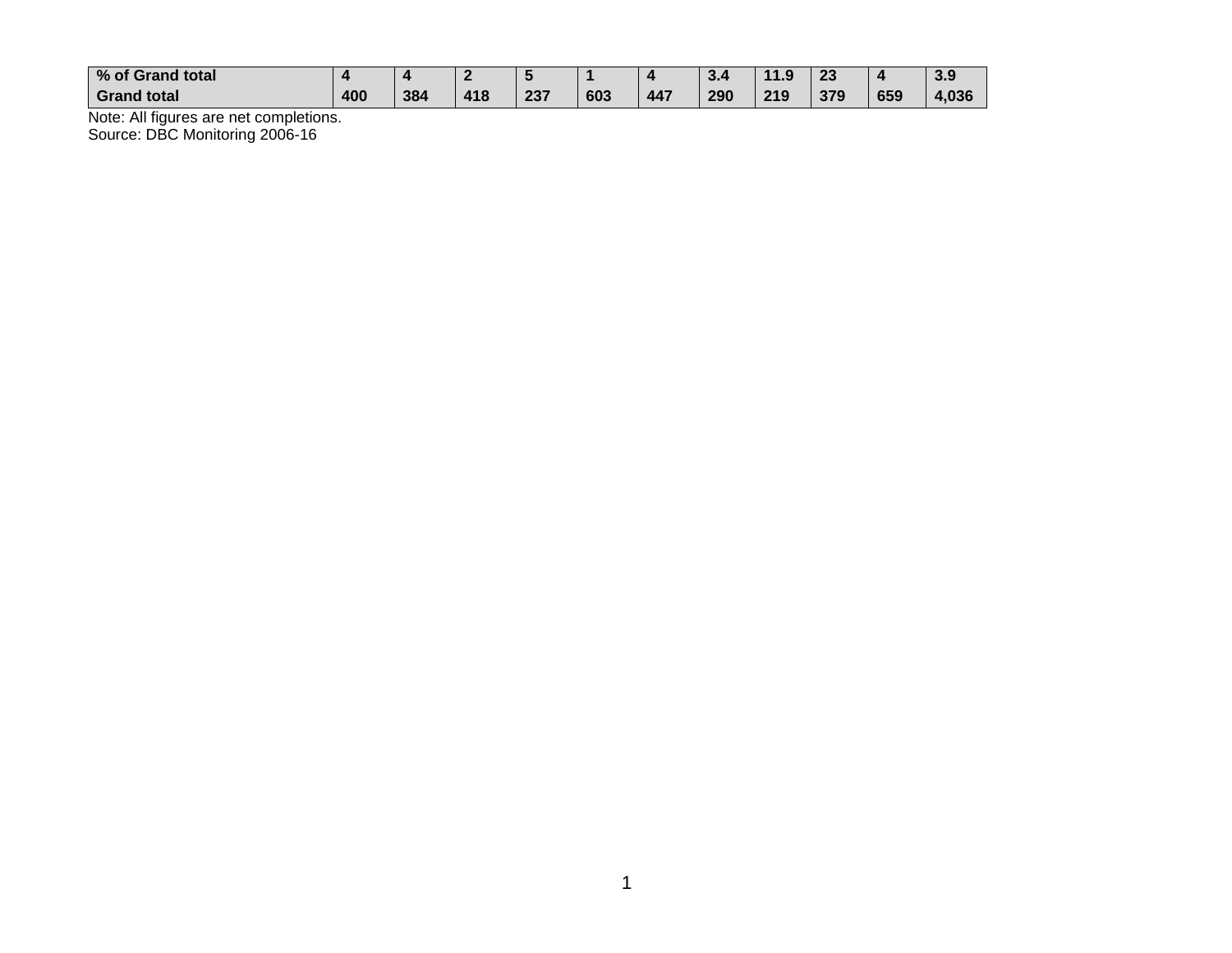## **(b) Enabling convenient access between homes, jobs and facilities**

|                        | <b>Gross</b>   | %                    | <b>Net</b>         | %                    |
|------------------------|----------------|----------------------|--------------------|----------------------|
|                        | Completions    |                      | <b>Completions</b> |                      |
|                        | within 30      |                      | within 30          |                      |
| <b>Service</b>         | <b>Minutes</b> | <b>Accessibility</b> | <b>Minutes</b>     | <b>Accessibility</b> |
| <b>Primary Schools</b> | 682            | 97%                  | 643                | 98%                  |
| Secondary Schools      | 673            | 96%                  | 642                | 97%                  |
| Employment             | 685            | 98%                  | 652                | 99%                  |
| <b>GPs</b>             | 681            | 97%                  | 647                | 98%                  |
| <b>Hospitals</b>       | 604            | 86%                  | 576                | 87%                  |
|                        |                |                      |                    |                      |

Note: Public Transport includes buses, trains and walking Source: HCC monitoring/Trac modelling

#### **Table 5.3 Fully completed schemes complying with car parking standards**

#### **a) All Schemes**

|                        |           | All Schemes - no. complying with |    |       |  |  |  |  |  |
|------------------------|-----------|----------------------------------|----|-------|--|--|--|--|--|
|                        | standards |                                  |    |       |  |  |  |  |  |
|                        | Yes       | Unknown No                       |    | Total |  |  |  |  |  |
| Berkhamsted            | q         |                                  | 3  | 12    |  |  |  |  |  |
| Bovingdon              |           |                                  | 1  |       |  |  |  |  |  |
| Chipperfield           |           |                                  |    |       |  |  |  |  |  |
| Hemel Hempstead        | 18        |                                  | 17 | 42    |  |  |  |  |  |
| Kings Langley          | 3         |                                  |    |       |  |  |  |  |  |
| Markyate               |           |                                  |    |       |  |  |  |  |  |
| Northchurch            |           |                                  |    |       |  |  |  |  |  |
| Potten End             |           | 1                                |    |       |  |  |  |  |  |
| Wigginton              |           | Π                                |    |       |  |  |  |  |  |
| <b>Rest of Dacorum</b> | 17        |                                  |    | 18    |  |  |  |  |  |
| <b>Tring</b>           | 5         | 0                                | 4  |       |  |  |  |  |  |
|                        | 59        | 9                                | 29 | 97    |  |  |  |  |  |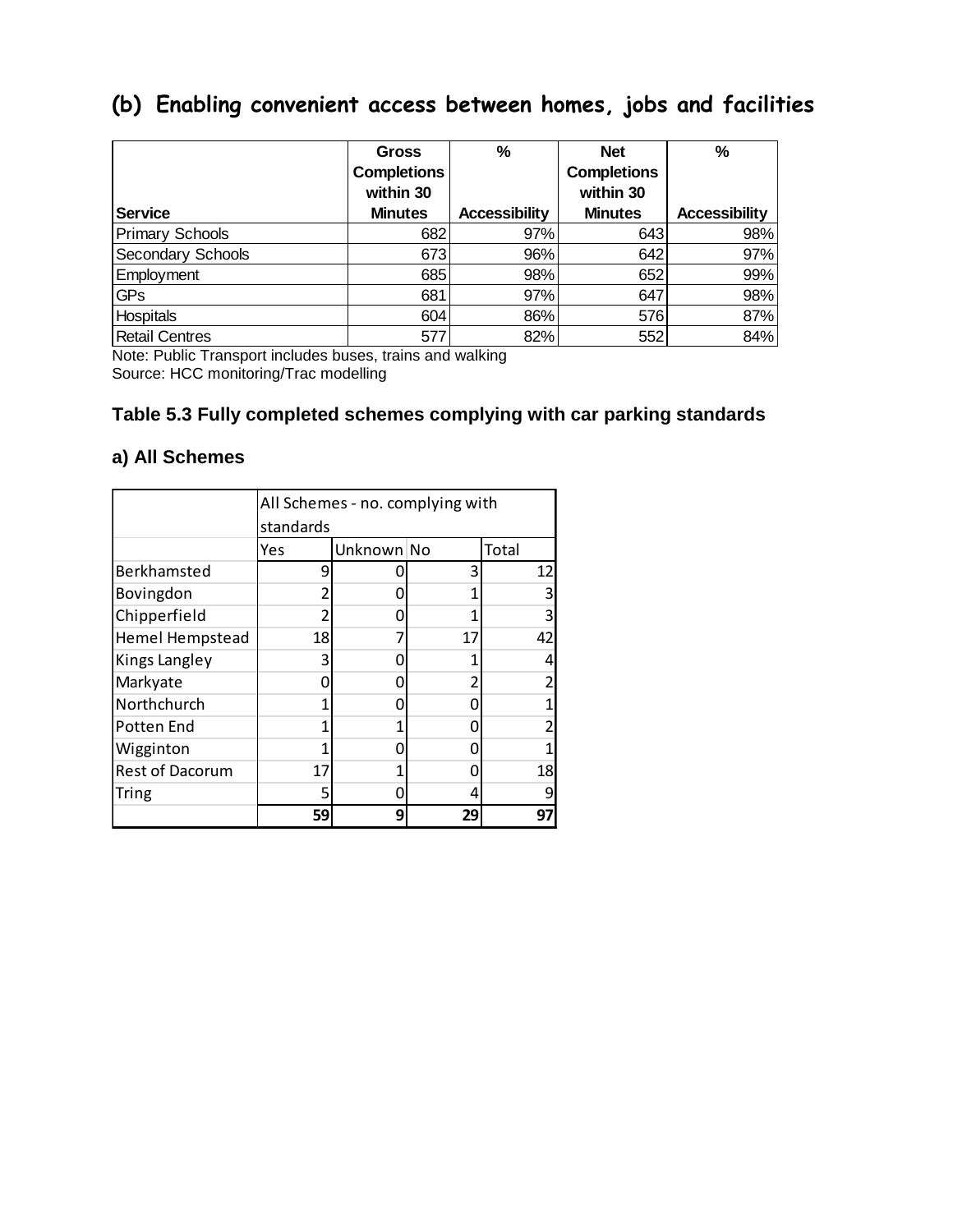#### **b) New Build Schemes**

|                        |           | New Build Schemes - no. complying with |    |              |  |  |  |  |  |
|------------------------|-----------|----------------------------------------|----|--------------|--|--|--|--|--|
|                        | standards |                                        |    |              |  |  |  |  |  |
|                        | Yes       | Unknown No                             |    | <b>Total</b> |  |  |  |  |  |
| Berkhamsted            | 6         |                                        |    | 8            |  |  |  |  |  |
| Bovingdon              |           |                                        |    | 3            |  |  |  |  |  |
| Chipperfield           |           | 0                                      |    |              |  |  |  |  |  |
| <b>Hemel Hempstead</b> | 15        | 2                                      | 11 | 28           |  |  |  |  |  |
| Kings Langley          |           |                                        |    |              |  |  |  |  |  |
| Markyate               |           |                                        |    |              |  |  |  |  |  |
| Northchurch            |           | 0                                      |    |              |  |  |  |  |  |
| Potten End             |           | Π                                      |    |              |  |  |  |  |  |
| Wigginton              |           | 0                                      |    |              |  |  |  |  |  |
| <b>Rest of Dacorum</b> | 14        |                                        |    | 14           |  |  |  |  |  |
| <b>Tring</b>           | 5         |                                        | ੨  |              |  |  |  |  |  |
|                        | 47        | 2                                      | 19 | 68           |  |  |  |  |  |

#### **Table 5.4 Green Transport Plans - Qualifying Schemes**

| <b>Application</b><br>No. | <b>Address</b>                                                                         | <b>Use Class</b> | Green<br>transport<br><b>Plan</b> |
|---------------------------|----------------------------------------------------------------------------------------|------------------|-----------------------------------|
| 4/1317/14                 | Roy Chapman Ltd and Davis and Samson,<br>Gossoms End, Berkhamsted                      | A <sub>1</sub>   | <b>Yes</b>                        |
| 4/0424/15                 | Land at Jarman Park, Jarman Way, Hemel<br>Hempstead                                    | A <sub>1</sub>   | Yes                               |
| 4/0676/14                 | Land at Maylands Court, Wood Lane End,<br>Maylands Avenue, Hemel Hempstead             | A1/A2/A3/A5      | Yes                               |
| 4/2124/08                 | Land at Breakspear House, Maylands<br>Avenue, Hemel Hempstead                          | <b>B1</b>        | Yes                               |
| 4/1399/13                 | The Campus, Maylands Avenue, Hemel<br>Hempstead                                        | <b>B1/B2/B8</b>  | Yes                               |
| 4/2107/15                 | Century House, Maxted Road, Hemel<br>Hempstead                                         | B <sub>8</sub>   | Yes                               |
| 4/3072/15                 | Bourne End Mills Industrial Estate, Bourne<br>End Lane, Bourne End                     | B1/B2/B8         | <b>No</b>                         |
| 4/1487/14                 | Longdean School, Rumballs Road, Hemel<br>Hempstead                                     | D <sub>1</sub>   | Yes                               |
| 4/2013/15                 | West Herts College, Dacorum Campus,<br>Marlowes, Hemel Hempstead                       | D <sub>1</sub>   | Yes                               |
| 4/2047/14                 | Land Between Hemel One And Pentagon<br>Park (Bldg A), Boundary Way, Hemel<br>Hempstead | D <sub>1</sub>   | Yes                               |
| 4/0909/14                 | Kings Langley School, Love Lane, Kings<br>Langley                                      | D <sub>1</sub>   | Yes                               |
| 4/2849/14                 | Abbots Hill School, Bunkers Lane, Hemel<br>Hempstead                                   | D <sub>1</sub>   | <b>No</b>                         |

Source: DBC Employment Land Position Statement No. 40 (1<sup>st</sup> April 2016)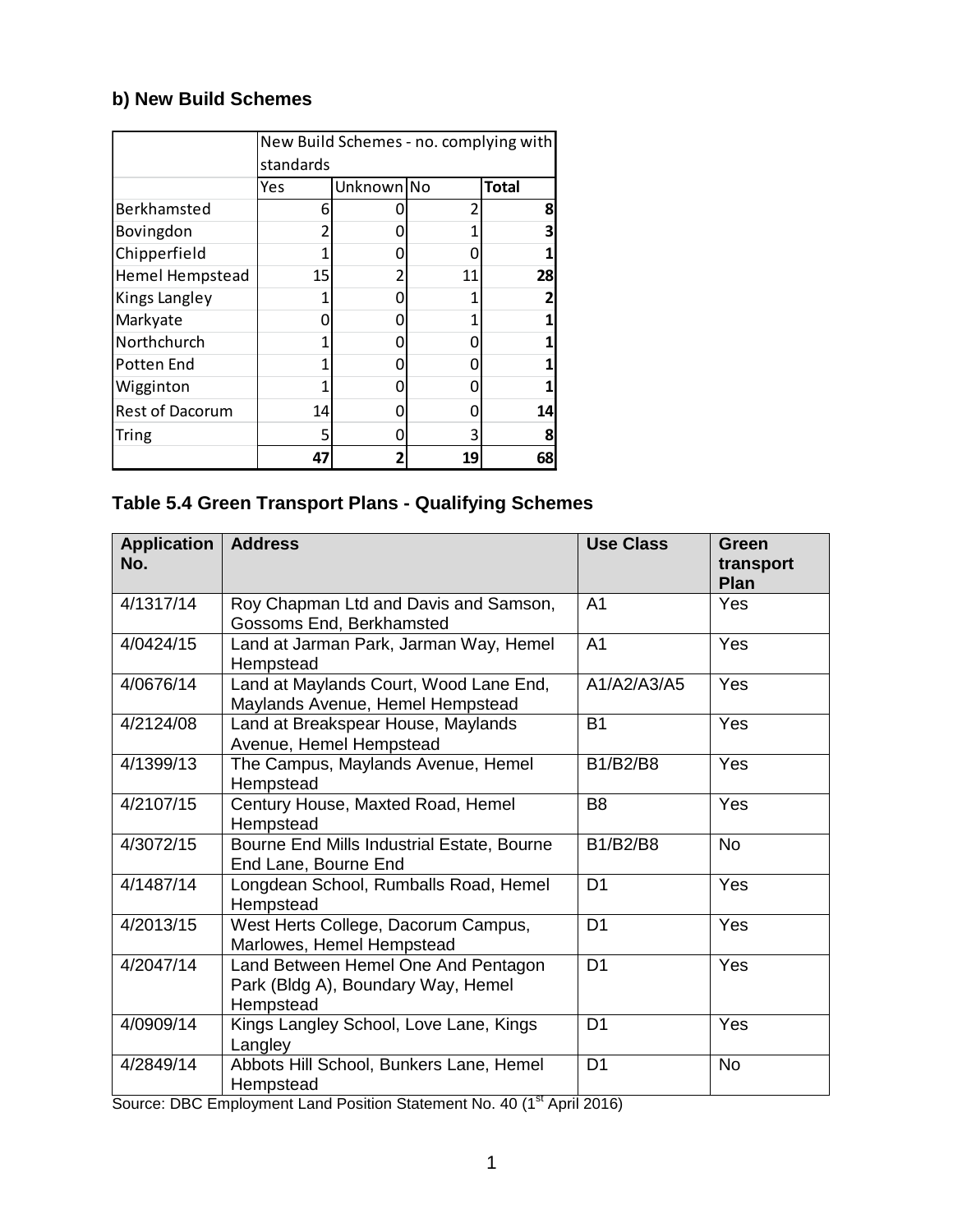## **(c) Securing quality design**

No further information provided.

## **6. Strengthening Economic Prosperity**

## **(a) Creating jobs and full employment**

No further information provided.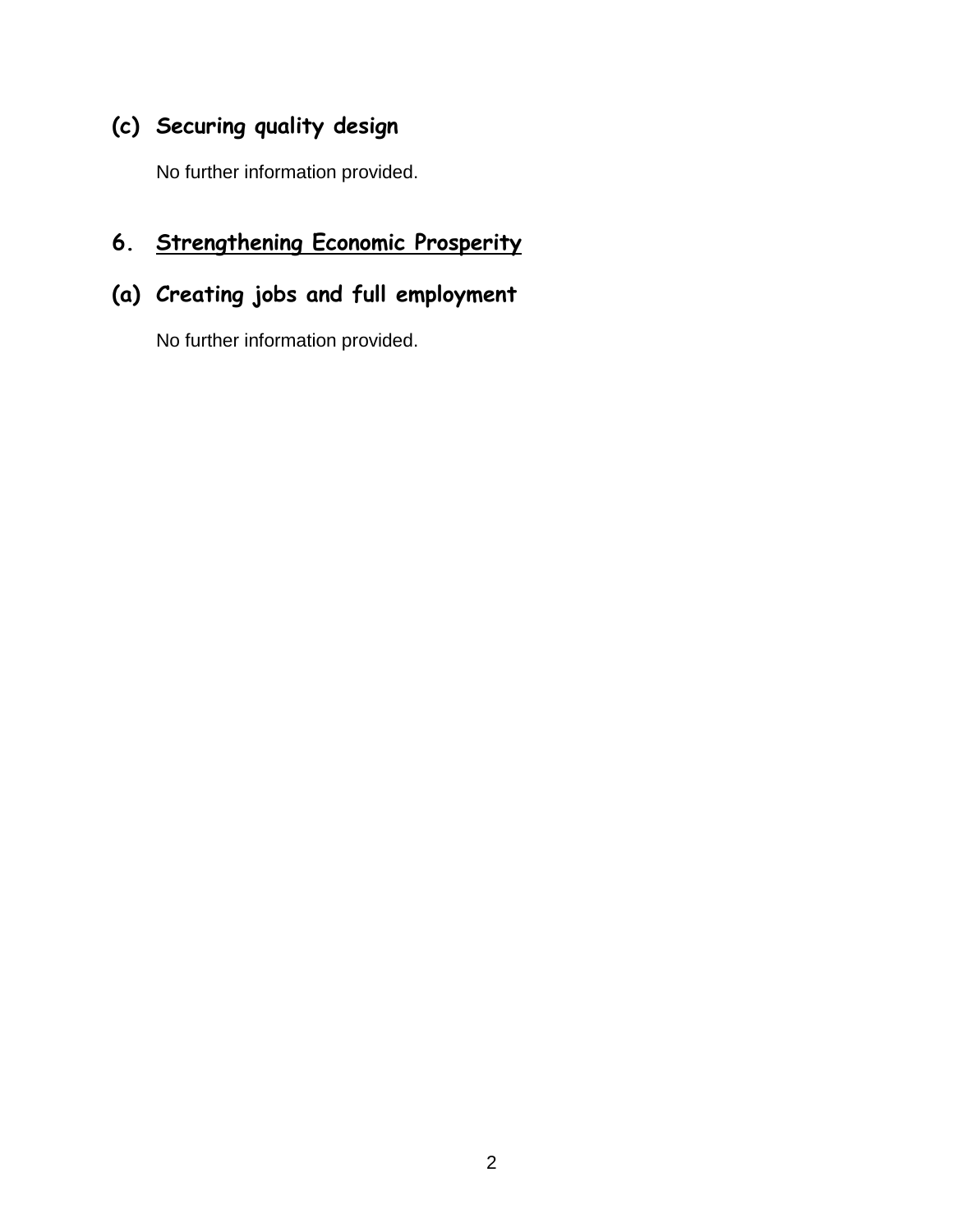## **(b) Providing for offices, industry, storage and distribution**

#### **Dacorum Employment Land Supply on Major Sites (December 2016)**

The schedule below provides information on sites where there is potential for gains or losses of over 1,000 m<sup>2</sup> of B-class floorspace from 31 March 2016.

|                                     | <b>Site</b> | Permission |           | Floorspace change m <sup>2</sup>     | Comments                                                              |
|-------------------------------------|-------------|------------|-----------|--------------------------------------|-----------------------------------------------------------------------|
|                                     | area        | ref.       |           | from 31.03.16                        |                                                                       |
|                                     | (ha.)       | (lapse     | $B1(a)$ & | B <sub>1</sub> (c), B <sub>2</sub> , |                                                                       |
|                                     |             | date)      | (b)       | B <sub>8</sub>                       |                                                                       |
|                                     |             |            |           |                                      |                                                                       |
| <b>Hemel Hempstead</b>              |             |            |           |                                      |                                                                       |
| 1. Maylands<br><b>Business Park</b> |             |            |           |                                      |                                                                       |
| Maylands Point,                     | 1.19        | 4/03986/15 |           | 5,760                                | Planning permission granted for two industrial units. Under           |
| Maylands Avenue                     |             |            |           |                                      | construction. Unit 1 (3,679 $m2$ ) is expected to be occupied by      |
|                                     |             |            |           |                                      | Selco, a trade only builders' merchants.                              |
| Shroff (UK) Ltd., 47                | 0.59        | 4/01972/13 | 671       | 1,193                                | Permission granted for B1, B8 and A3/A5 (KFC).                        |
| <b>Maylands Avenue</b>              |             | (06/17)    |           |                                      |                                                                       |
| Viking House,                       | 0.82        | 4/02772/15 | $-1,902$  |                                      | Prior approval granted for change of use offices to residential.      |
| <b>Swallowdale Lane</b>             |             |            |           |                                      | Subsequently, permission (4/02772/15/MFA) granted to                  |
|                                     |             |            |           |                                      | redevelop the site for housing purposes. Demolition woks are          |
|                                     |             |            |           |                                      | in progress.                                                          |
| The Campus, 150                     | 3.78        | 4/01399/13 |           | 26,658                               | Mixed use development permitted for Gyron, including HQ               |
| <b>Maylands Avenue</b>              |             |            |           |                                      | offices (9,093 $m^2$ ) and data storage facility (23,358 $m^2$ ). The |
| (Gyron)                             |             |            |           |                                      | previous offices have been demolished and the data storage            |
|                                     |             |            |           |                                      | facility is under construction. Gyron have decided not to build       |
|                                     |             |            |           |                                      | the offices and the site (c. 0.8 ha.) is on the market $-$ an         |
|                                     |             |            |           |                                      |                                                                       |
|                                     |             |            |           |                                      | industrial or warehousing development seems likely (assume            |
|                                     |             |            |           |                                      | 3,300 m <sup>2</sup> ).                                               |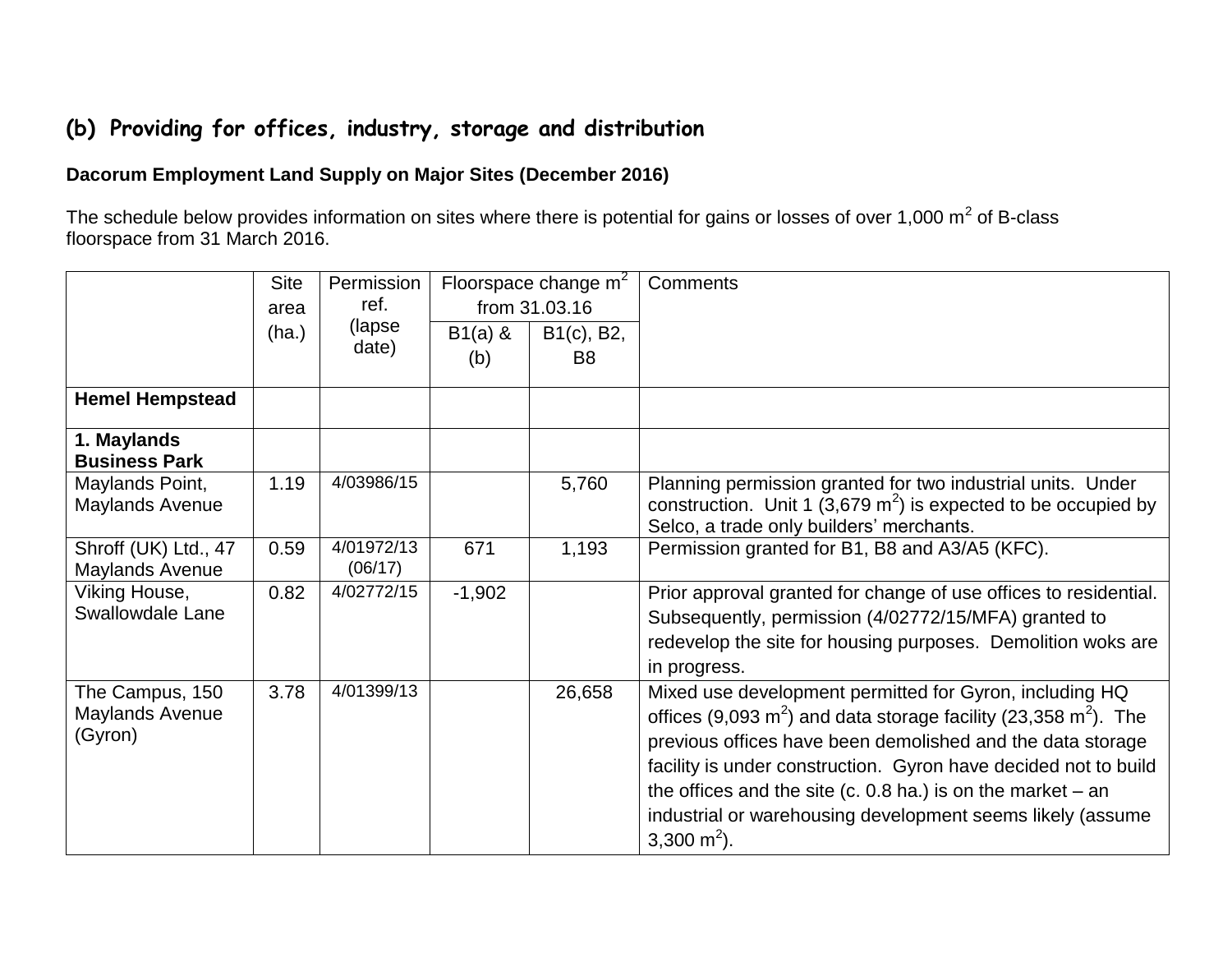| <b>Former Catherine</b><br>House, Boundary<br>Way                          | 0.44 | 4/00031/13                                             | 1,495                 | 376                         | Vacant site. Permission granted for industrial building (Use<br>Class B1, B2 and B8). Under construction.                                                                                                                                                                                                                                       |
|----------------------------------------------------------------------------|------|--------------------------------------------------------|-----------------------|-----------------------------|-------------------------------------------------------------------------------------------------------------------------------------------------------------------------------------------------------------------------------------------------------------------------------------------------------------------------------------------------|
| Century House,<br>100 Maxted Road<br>(corner of Maylands<br>Avenue)        |      | 4/02107/15                                             | 220                   | 2,400                       | Smiths Detection has been granted planning permission for<br>extensions to the existing buildings, providing additional office<br>floorspace (220 $m^2$ ) and warehousing (2,400 $m^2$ ). Under<br>construction.                                                                                                                                |
| Mark House, 36<br>Mark Road                                                |      | 4/02121/15                                             | $-1,360$              |                             | Planning permission has been granted for a change of use<br>from offices to a D2 low cost gymnasium.                                                                                                                                                                                                                                            |
| 200 The Campus,<br><b>Maylands Avenue</b><br>(Diamond Point)               |      | 4/03421/15                                             | 1,930                 |                             | Planning permission granted for remodelling and<br>refurbishment of the Diamond Point office building (previously<br>occupied by Dixons) involving a loss of 379 $m2$ offices. Work<br>has started, but a fresh application (4/03088/16/MFA) for<br>remodelling and refurbishment proposing a gain of 1,930 $m2$<br>offices has been submitted. |
| Heart of Maylands,<br>Sites 1 and 2 (SE<br>area)                           | 4.0  | 4/00676/14/<br><b>MFA</b><br>4/00689/14/<br><b>OUT</b> | $-1,480$<br>(Site 2b) | 7,593<br>(Sites 2b &<br>2c) | Existing uses: Sites 1 and 2a in Heart of Maylands<br>Development Brief: construction site; Sites 2b-2d: currently in<br>industrial/warehousing use.                                                                                                                                                                                            |
| See Heart of<br>Maylands<br><b>Development Brief</b><br>(October 2010):    |      | 4/00699/14/<br><b>DEM</b>                              | $-2,200$<br>(Site 2d) | $-3,100$<br>(Site 2d)       | The site is being developed in phases:<br>Phase A (Sites 1 and 2a): planning permission granted<br>(4/00676/14/MFA) - mixed Class-A uses; housing; church.                                                                                                                                                                                      |
| http://www.dacorum.<br>gov.uk/docs/default-<br>source/regeneration         |      |                                                        |                       |                             | Retail units may include some B1 (a) use (units 1 & 2 are<br>most suitable for offices: $174 \text{ m}^2$ ). Under construction.                                                                                                                                                                                                                |
| heart-of-maylands-<br>development-<br>brief.pdf?Status=Ma<br>ster&sfvrsn=0 |      |                                                        |                       |                             | Phase B (Sites 2b & 2c): planning permission granted for<br>housing $(4/00689/14/OUT)$ . One building $(1,480 \text{ m}^2)$ is<br>proposed for either flats or offices subject to demand (offices                                                                                                                                               |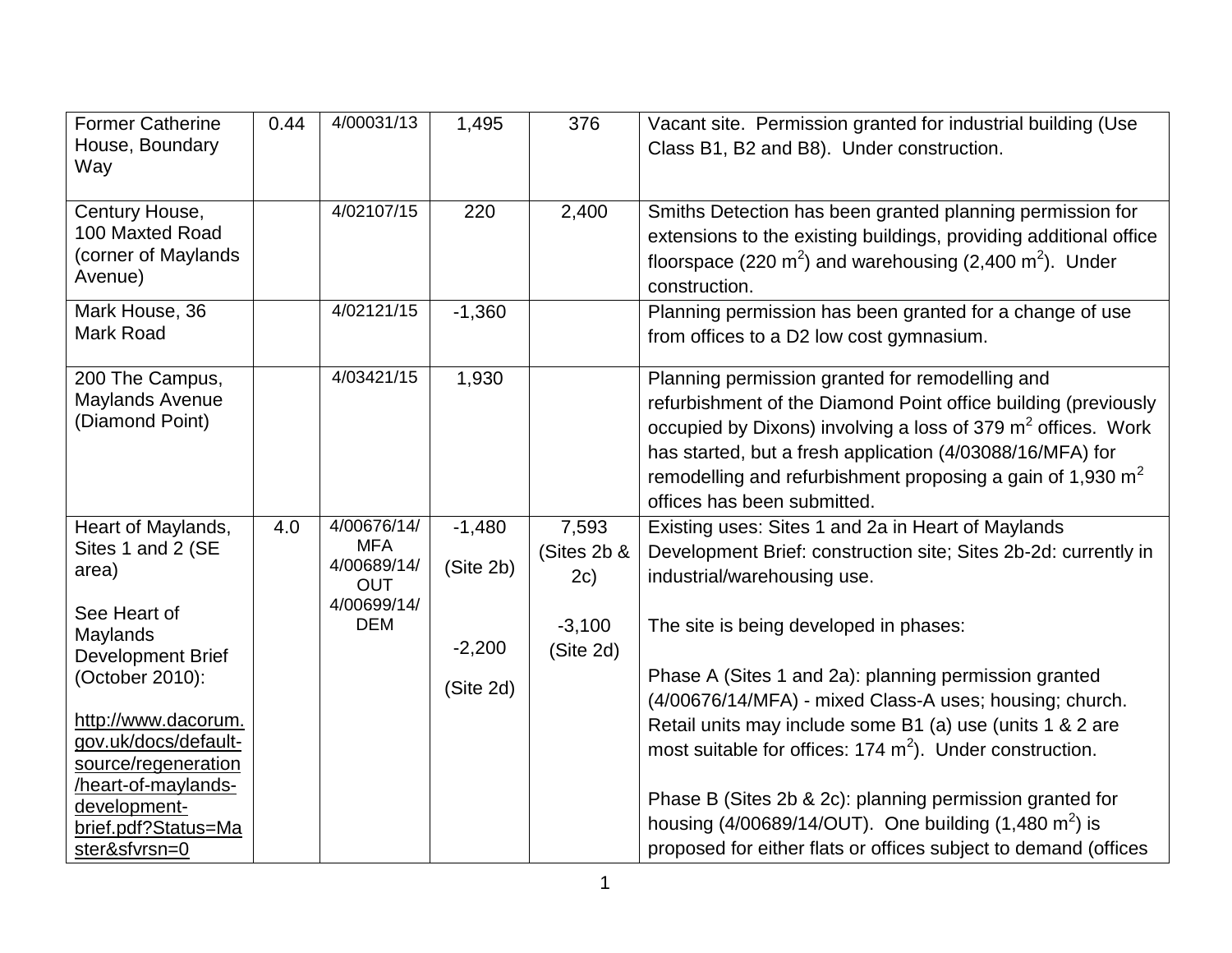|                                                                                         |     |                                        |                        |                  | are assumed in column 4). This proposal involves the loss of<br>7,593 $m^2$ B8 floorspace.<br>Phase C (Site 2d): a planning application proposing<br>redevelopment for housing expected early 2017, with<br>construction likely to start later in the year. The existing<br>buildings contain around 2,200 $m^2$ offices and 3,100 $m^2$<br>industrial/warehousing space).<br>Phase A owned by Hightown Housing Association.<br>Phase B owned by CBRE (different pension funds).<br>Phase C being purchased by CALA Homes                                                                                                                                                                                                   |
|-----------------------------------------------------------------------------------------|-----|----------------------------------------|------------------------|------------------|-----------------------------------------------------------------------------------------------------------------------------------------------------------------------------------------------------------------------------------------------------------------------------------------------------------------------------------------------------------------------------------------------------------------------------------------------------------------------------------------------------------------------------------------------------------------------------------------------------------------------------------------------------------------------------------------------------------------------------|
| Heart of Maylands,<br>Site 3 (NW area)<br>See Heart of<br>Maylands<br>Development Brief | 1.0 | 4/03252/15<br>4/01319/14/<br>FUL(8/17) | 550<br>(Wood<br>House) |                  | Southern part of site (Wood House). Site purchased by DBC<br>for affordable housing. Planning permission<br>(4/03252/15/MFA) granted for housing and commercial/office<br>space (550 $m^2$ ), to be used as an overflow for the Maylands<br>Business Centre. Construction due to start early 2017.<br>Previous warehouse (assume floorspace = 2,900 m <sup>2</sup> )<br>demolished in 2014-2015.<br>Northern part of site (Knoll House). Owned by DCC Foods.<br>Change of use from B1 to mixed class B1 (light industrial,<br>research and development and ancillary offices) to B8<br>implemented (4/01319/14/FUL). Involved a net gain of 461<br>$m2$ offices and a net loss of 461 $m2$ industrial/warehousing<br>space. |
| Heart of Maylands,<br>Sites 4 and 6 (SW<br>area)                                        | 1.1 |                                        | $-75$<br>600           | -930 (Site<br>4) | The site is in multiple ownerships (including DBC), mostly<br>freehold, but some leased out. Site 4 is used for mixed A and<br>B- class uses, motor trade uses and a public car park. Site 6                                                                                                                                                                                                                                                                                                                                                                                                                                                                                                                                |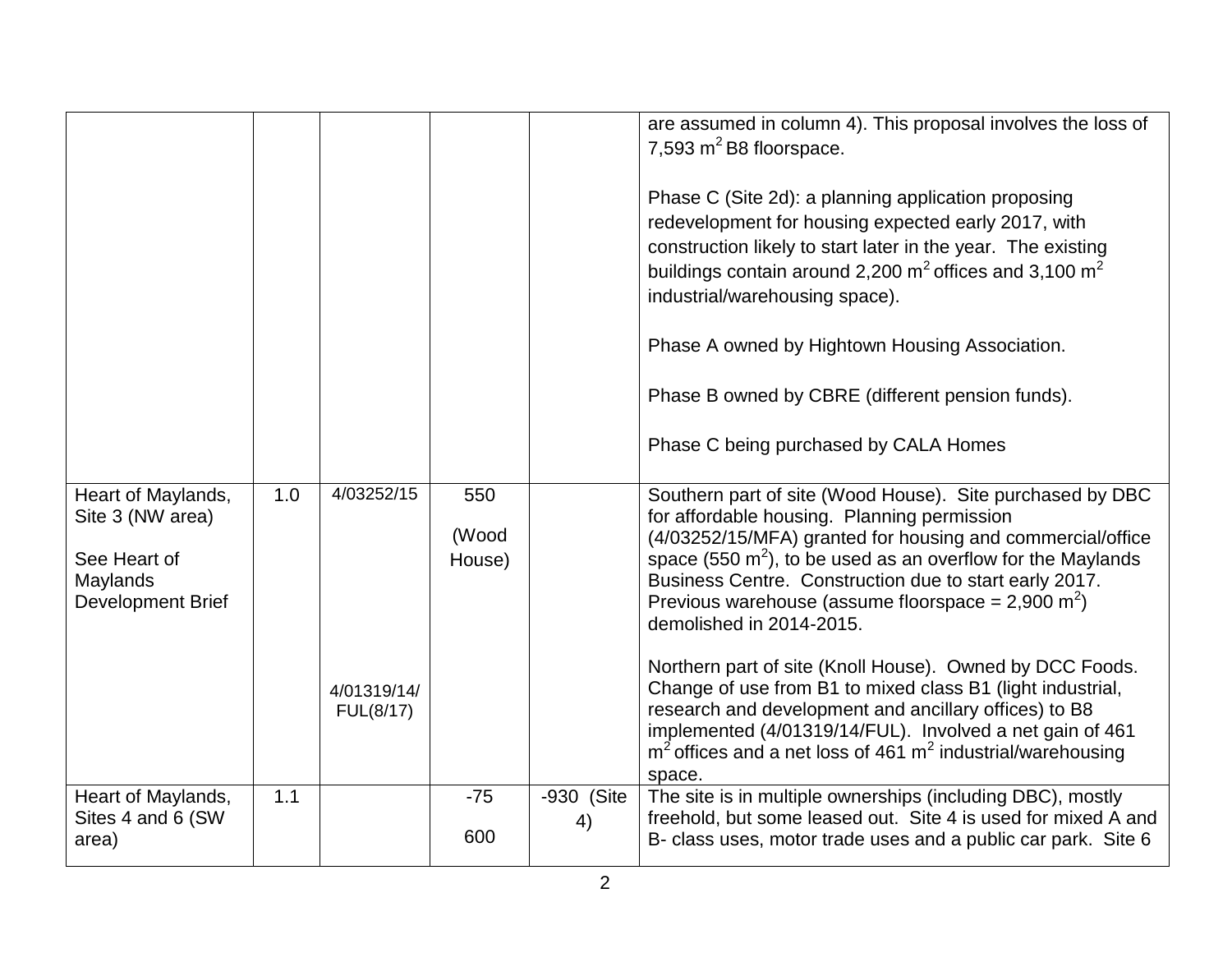|                                                                                               |      |          | (Site 4) |       | is in B-class uses.                                                                                                                                                                                                   |
|-----------------------------------------------------------------------------------------------|------|----------|----------|-------|-----------------------------------------------------------------------------------------------------------------------------------------------------------------------------------------------------------------------|
| See Heart of<br>Maylands<br>Development Brief                                                 |      |          |          |       | DBC will take the lead in trying to secure the redevelopment<br>of site 4.                                                                                                                                            |
|                                                                                               |      |          |          |       | The Site 4 redevelopment scheme is likely to involve ground<br>floor offices (assume 600 $m2$ ) and housing above.                                                                                                    |
|                                                                                               |      |          |          |       | The Heart of Maylands Development Brief does not contain<br>any proposals for Site 6 and it is uncertain whether<br>redevelopment will be proposed.                                                                   |
| Heart of Maylands,<br>Site 5 (Wood Lane<br>End)                                               | 0.15 |          |          |       | Currently in A2 use (banks).<br>The Heart of Maylands Development Brief does not contain<br>any proposals for this site and relocation of the banks                                                                   |
| See Heart of<br>Maylands<br>Development Brief                                                 |      |          |          |       | appears unlikely to be viable.                                                                                                                                                                                        |
| Breakspear House,                                                                             | 1.55 | 4/02124/ |          | 4,000 | Previous development demolished.                                                                                                                                                                                      |
| Maylands Avenue<br>(Kier Park)<br>Maylands Gateway,<br>Site 1: see<br><b>Maylands Gateway</b> |      | 08       |          |       | Phase 1: hotel (Travelodge) and A3/A5 uses completed on<br>part of site; offices (6,455 $m^2$ : site area 0.4 ha.) permitted on<br>the remainder. This permission cannot lapse, but is unlikely<br>to be implemented. |
| <b>Development Brief</b><br>(Revised May<br>$2013$ :                                          |      |          |          |       | Phase 2 (0.5 ha.): planning permission (4/01031/15/MFA) for<br>a Lidl supermarket and offices $(351 \text{ m}^2)$ was refused.                                                                                        |
| http://www.dacorum.<br>gov.uk/docs/default-<br>source/default-<br>document-                   |      |          |          |       | Future uses on all the undeveloped land $(0.9 \text{ ha.})$ – probably<br>offices (assume 10,000 $m^2$ ) or industrial / warehousing<br>(assume 4,000 $m^2$ ). Column 4 assumes industrial /<br>warehousing.          |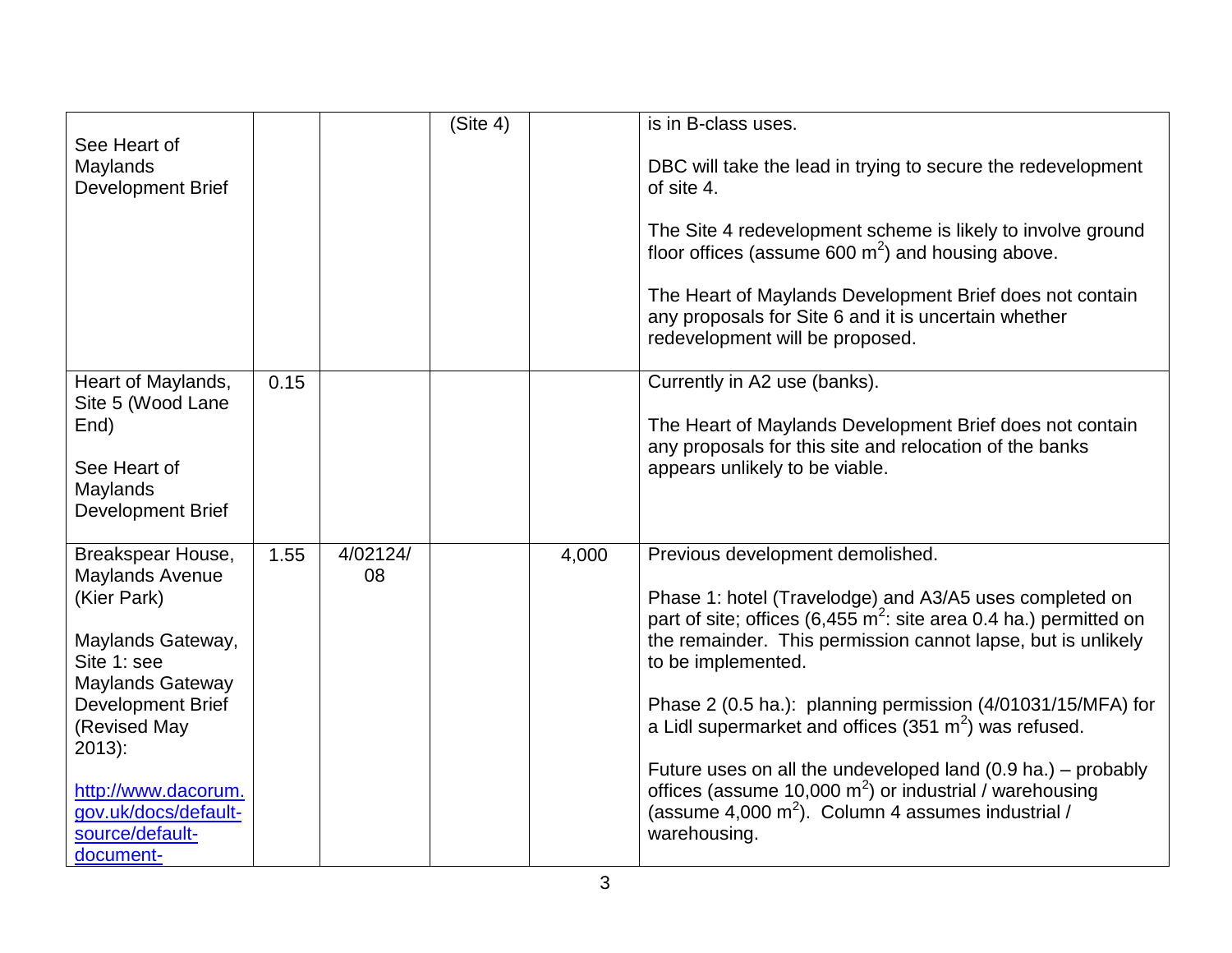| library/maylands-<br>development-<br>brief.pdf?sfvrsn=0                                                            |      |                |        |        |                                                                                                                                                                                                                                                                                                                                                         |
|--------------------------------------------------------------------------------------------------------------------|------|----------------|--------|--------|---------------------------------------------------------------------------------------------------------------------------------------------------------------------------------------------------------------------------------------------------------------------------------------------------------------------------------------------------------|
| Aviva Site,<br><b>Maylands Avenue</b>                                                                              | 6.5  | 4/01132/<br>15 | 2,787  |        | Outline planning permission granted for retail development<br>$(12,503 \text{ m}^2)$ , offices $(3,004 \text{ m}^2)$ and restaurants $(650 \text{ m}^2)$ .                                                                                                                                                                                              |
| Maylands Gateway,<br>Site 2: see<br><b>Maylands Gateway</b><br>Development Brief                                   |      |                |        |        | A hybrid application (4/03157/16/MFA) has been submitted a<br>full application for retail development (12,503 $m2$ ) of retail<br>(Class A1) floorspace and cafés/restaurant (725 $m2$ ) and an<br>outline application for offices $(2,787 \text{ m}^2)$ .                                                                                              |
|                                                                                                                    |      |                |        |        | The Planning Statement accompanying the application states<br>that the retail development will be undertaken in the short<br>term, but the timescale for the offices Phase 3 is uncertain<br>given the lack of office demand.                                                                                                                           |
| Former Lucas and<br>Kodak sports<br>grounds / caravan<br>park (HCA site)<br><b>Maylands Gateway</b><br>Site 3: see | 13.1 |                |        | 50,000 | The site is being purchased from the Homes and<br>Communities Agency (HCA) by Prologis, who are expected to<br>submit a planning application shortly for at least 50,000 $m^2$ of<br>B8 floorspace, whilst with an office scheme the floorspace<br>could be around $100,000m^2$ . The marketing exercise<br>generated considerable interest for B8 use. |
| <b>Maylands Gateway</b><br><b>Development Brief</b>                                                                |      |                |        |        |                                                                                                                                                                                                                                                                                                                                                         |
| Breakspear Way/<br>Green Lane/<br><b>Boundary Way</b><br>(DBC site)                                                | 9.7  |                | 20,000 | 10,000 | This site comprises two parcels of land:<br>1. Breakspear Way / Buncefield Lane / Green Lane<br>/Boundary Way (4.8 ha.): the Breakspear Way frontage is<br>prominently located and is suitable for landmark HQ offices.                                                                                                                                 |
| <b>Maylands Gateway</b><br>Site 4: see<br><b>Maylands Gateway</b><br><b>Development Brief</b>                      |      |                |        |        | Industrial/warehousing development is more likely on the rest<br>of the site. The site may be marketed shortly. The split<br>between office and industrial/warehousing development is<br>uncertain, but assume 20,000 $m^2$ offices and 10,000 $m^2$                                                                                                    |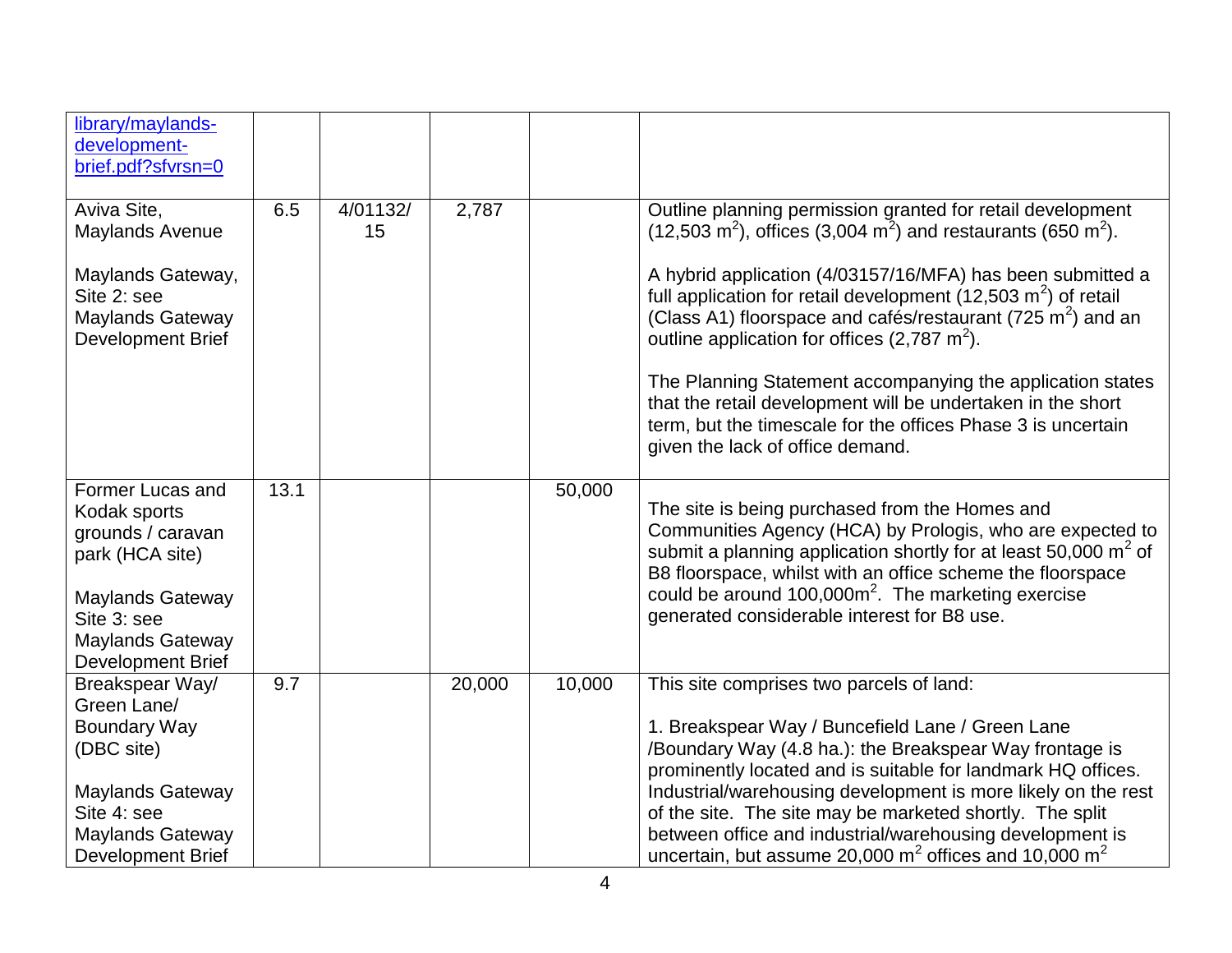|                                          |     |                                                                                                          |                                |           | industry/warehousing.                                                                                                                                                                                                                                                                                                                                                                                                                                                                                                                                                                                    |
|------------------------------------------|-----|----------------------------------------------------------------------------------------------------------|--------------------------------|-----------|----------------------------------------------------------------------------------------------------------------------------------------------------------------------------------------------------------------------------------------------------------------------------------------------------------------------------------------------------------------------------------------------------------------------------------------------------------------------------------------------------------------------------------------------------------------------------------------------------------|
|                                          |     |                                                                                                          |                                |           | 2. Caravan storage site, Boundary Way (4.9 ha.): The existing<br>use provides the Council with an income. Most of the site is<br>within the Buncefield Inner Zone, which means that<br>workplaces should provide for less than 100 occupants in<br>each building. It seems likely that about half the site will be<br>retained for caravan storage, with the rest used for green<br>energy production. Therefore, it is assumed that no B-class<br>floorspace will be provided. However, the land not retained<br>for caravan storage might be developed for B8 buildings or<br>open storage.            |
| <b>Maylands Business</b><br>Park: totals |     |                                                                                                          | 24,196                         | 103,950   |                                                                                                                                                                                                                                                                                                                                                                                                                                                                                                                                                                                                          |
| 2. Rest of Hemel<br>Hempstead            |     |                                                                                                          |                                |           |                                                                                                                                                                                                                                                                                                                                                                                                                                                                                                                                                                                                          |
| <b>Corner Hall</b>                       |     | Clifton<br>Court<br>4/01306/<br>13/OPA<br>4/01896/<br>14/OPA<br>4/03649/<br>15/OPA<br>4/00383/<br>16/OPA | $-1,434$<br>(Clifton<br>Court) |           | Prior approval granted (4/01306/13) for change of use all four<br>office buildings to residential (70 flats):<br>• Brindley House (1,720 $m^2$ offices) and Brunel Court (1,324<br>$m2$ offices): conversion to housing completed.<br>• Clifton Court (1,147 $m^2$ net internal floorspace – assume<br>gross office floorspace was 25% higher i.e. 1,434 $m^2$ ):<br>further prior approval applications have been approved<br>(see column 3) and submitted (4/03139/16). Conversion<br>to housing part completed, part in progress, part not<br>started.<br>• Telford House: will remain in office use. |
| Frogmore Road                            | 3.0 |                                                                                                          |                                | $-12,000$ | Forms the majority of the Frogmore General Employment<br>Area (GEA).<br>SW Hertfordshire Employment Land Update (Roger Tym &                                                                                                                                                                                                                                                                                                                                                                                                                                                                             |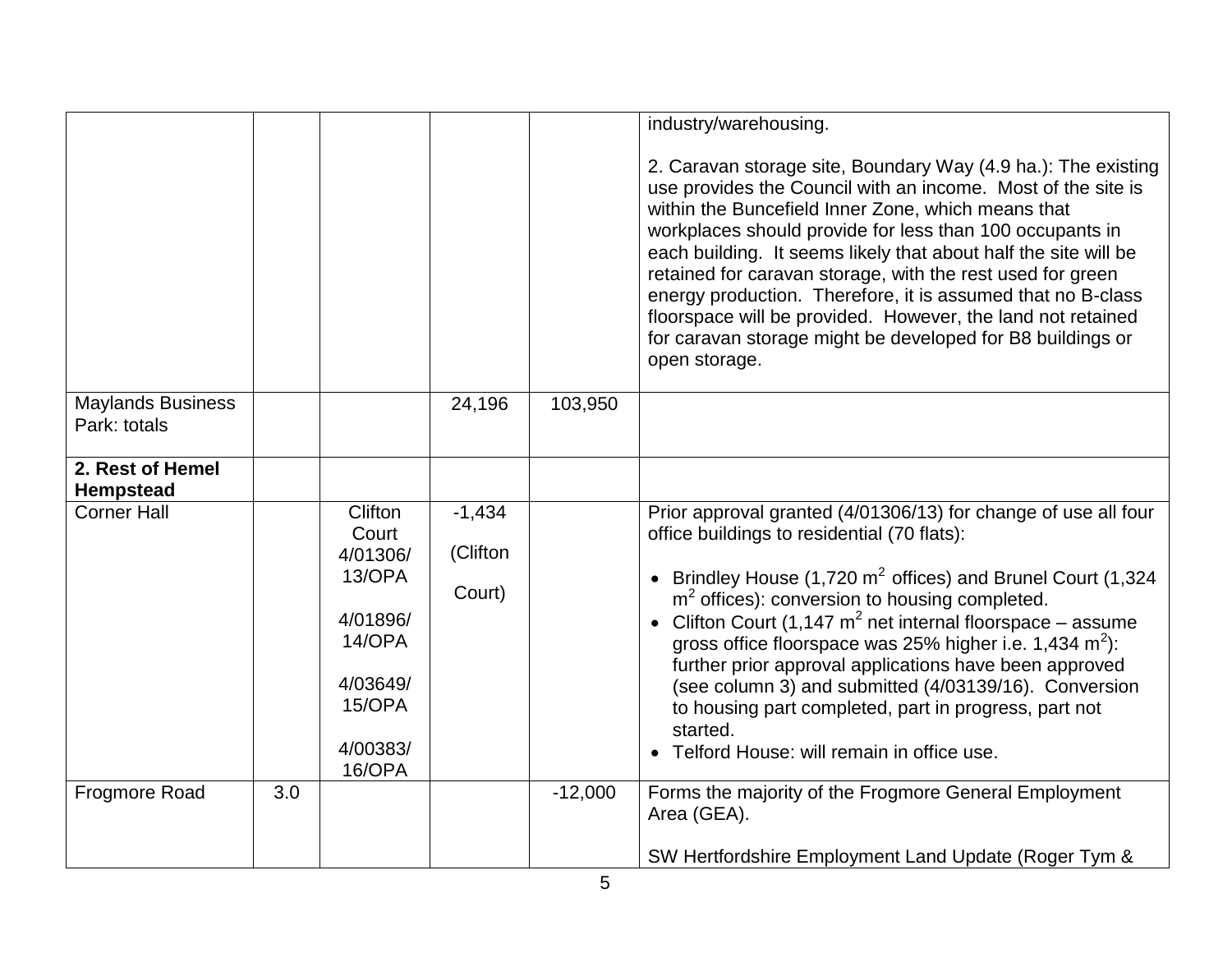|                                                   |  |       |          | Partners, 2010) recommended the use of this employment<br>site for other uses.<br>Proposed as a housing allocation in the submitted Site<br>Allocations DPD (site H/13). Estimated loss of<br>industrial/warehousing floorspace is 12,000 $m^2$ (site area = 3<br>hectares; assuming plot ratio = 40%). A planning application<br>for housing on nearly half of the site is expected in early<br>2017.                                                                                                                                                     |
|---------------------------------------------------|--|-------|----------|------------------------------------------------------------------------------------------------------------------------------------------------------------------------------------------------------------------------------------------------------------------------------------------------------------------------------------------------------------------------------------------------------------------------------------------------------------------------------------------------------------------------------------------------------------|
| <b>Paradise General</b><br><b>Employment Area</b> |  | 5,000 | $-5,000$ | Designated as a GEA in the Local Plan.<br>Proposed as a mixed use proposal in the submitted Site<br>Allocations DPD (site MU/3), with B1 led business use and<br>housing. It is uncertain how much (if any) loss of employment<br>floorspace will occur. Likely to be some loss of<br>industrial/warehousing floorspace, but may be some higher<br>density new office development. Assume loss of 5,000 $m2$<br>industrial/warehousing and gain of 5,000 m <sup>2</sup> offices.                                                                           |
| <b>Ebberns Road</b>                               |  |       | $-3,100$ | Proposed for housing in Local Plan (Policy 33) and the<br>Ebberns Road Development Brief for housing development.<br>Partly implemented. The land still in industrial use is<br>recommended as a housing allocation in the submitted Site<br>Allocations DPD (site H/4).<br>Housing is now being built on the northern part of H/4:<br>• Drew House and The Factory: Permission<br>$4/00931/13/MFA$ has resulted in the loss of 2,900 m <sup>2</sup> B2<br>floorspace.<br>Planning permission for housing has been granted on the<br>southern part of H/4: |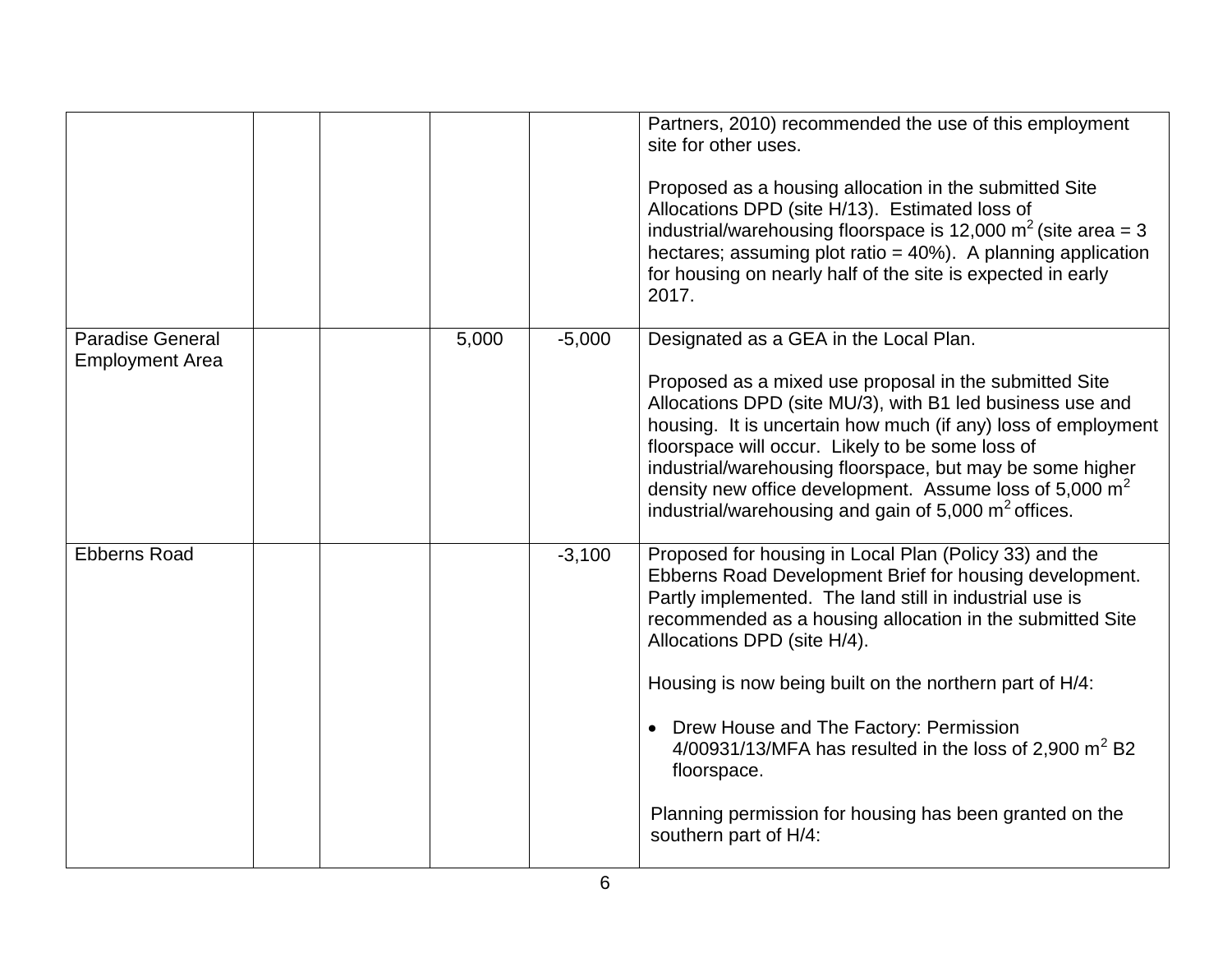|                                              |      |                                         |          | • Heath House: permission 4/02431/15/MFA involves the<br>loss of 1,287 $\text{m}^2$ industrial/warehousing floorspace.<br>Two industrial/warehousing buildings in the middle of the site<br>not covered by the above permissions have an estimated<br>floorspace of around 1,800 $m^2$ . In total, about 3,100 $m^2$ of<br>such floorspace is still to be lost on H/4.                                            |
|----------------------------------------------|------|-----------------------------------------|----------|-------------------------------------------------------------------------------------------------------------------------------------------------------------------------------------------------------------------------------------------------------------------------------------------------------------------------------------------------------------------------------------------------------------------|
| Civic Centre and the<br>Forum, Marlowes      |      | 4/03355/<br>14                          | $-2,000$ | Demolition of Civic Centre and replacement by Public Service<br>Quarter (i.e. the Forum). Council staff will move into the<br>Forum in January 2017. Floorspace of the Forum = 7,501 m <sup>2</sup> ,<br>but includes the library (about 1,075 $m2$ ), so estimated office<br>floorspace = $6,426$ m <sup>2</sup> ). Assume net loss of 2,000 m <sup>2</sup> offices<br>once existing Civic Centre is demolished. |
| <b>Marlowes Business</b><br>Centre, Marlowes |      |                                         | $-4,000$ | Currently in office use. Owned by DBC. Conversion to<br>healthcare uses likely. Assume loss of 4,000 $m^2$ offices.                                                                                                                                                                                                                                                                                               |
| Hempstead House,<br>Selden Hill              |      | 4/01218/<br>14/OPA                      | $-2,437$ | Prior approval granted for change of use offices to residential<br>(39 flats). The development involves a loss of 2,437 $m2$<br>offices.                                                                                                                                                                                                                                                                          |
| Symbio House,<br><b>Whiteleaf Road</b>       | 0.18 | 4/01044/<br>14/OPA<br>4/03441/<br>15    | $-1,465$ | Prior approval granted for change of use offices $(1,465 \text{ m}^2)$ to<br>residential (17 flats).<br>Subsequently, full planning permission has been granted to<br>redevelop the site for 272 flats and ancillary uses, but no<br>office floorspace. Demolition woks are in progress.                                                                                                                          |
| 11 Bridge Street                             |      | 4/00861/<br>15OPA<br>4/03124/<br>15/OPA | $-1,000$ | Prior approval granted for change of use from offices to<br>residential (16 or 19 flats). Permission (4/00048/16) also<br>been granted for 9 flats on the roof.                                                                                                                                                                                                                                                   |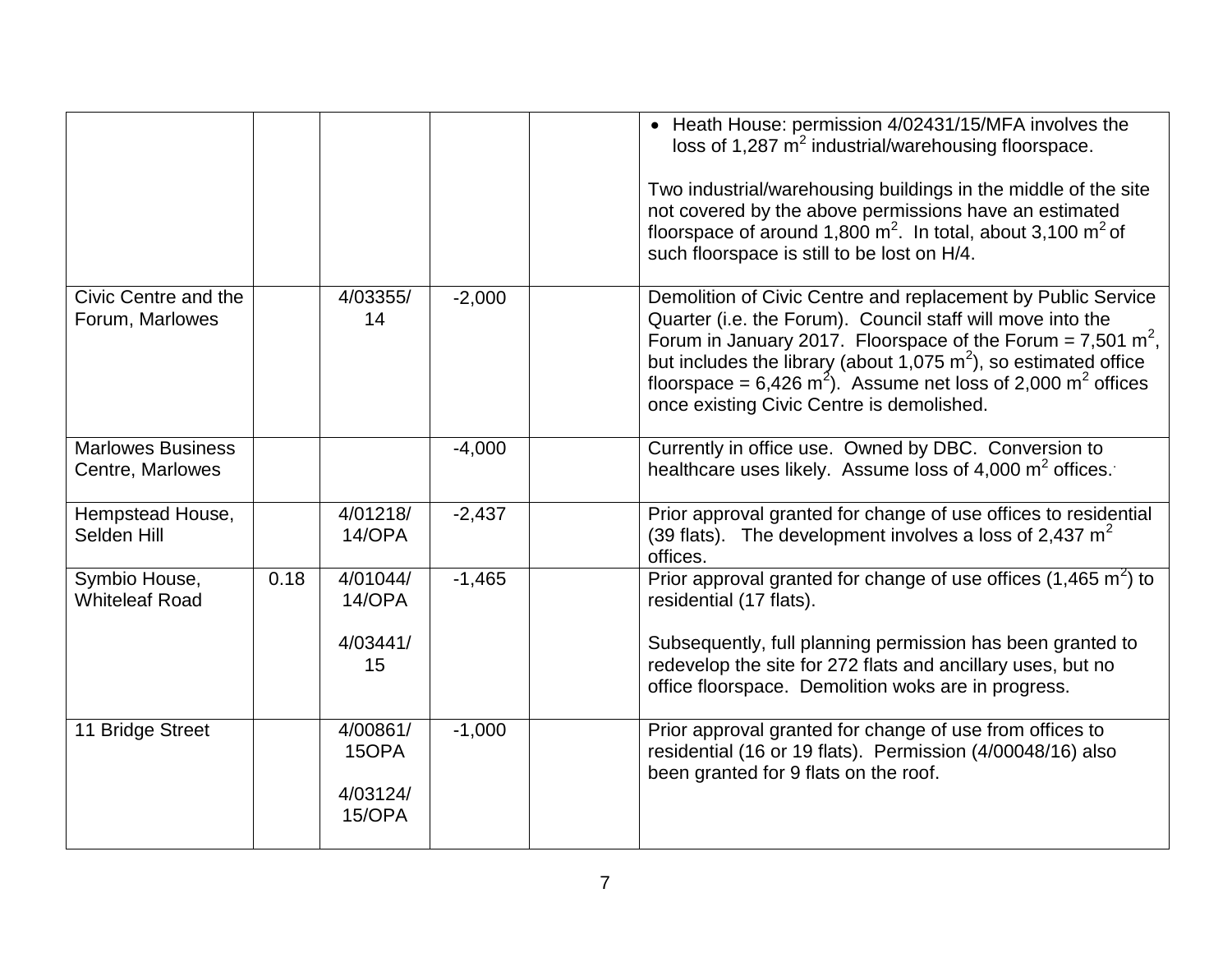| <b>Bryanston Court,</b><br>Selden Hill                       |      | 4/03283/<br>15/OPA            | $-3,837$  |           | Prior approval granted for change of use from offices to<br>residential (60 flats).                                                                                                                                                                                                                                                                                                                                                                                                                                            |
|--------------------------------------------------------------|------|-------------------------------|-----------|-----------|--------------------------------------------------------------------------------------------------------------------------------------------------------------------------------------------------------------------------------------------------------------------------------------------------------------------------------------------------------------------------------------------------------------------------------------------------------------------------------------------------------------------------------|
| Normandy Court, 1<br><b>Wolsey Road</b>                      |      | 4/01584/<br>16/OPA            | $-2,340$  |           | Prior approval granted for change of use from offices to<br>residential (39 flats). Assume loss of 2,340 $m2$ offices.                                                                                                                                                                                                                                                                                                                                                                                                         |
| Spencer's Park<br>phase 2, Three<br><b>Cherry Trees Lane</b> | 1.77 |                               |           | 7,500     | This site forms the southern part of Local Plan employment<br>proposal site E4. The Core Strategy (Figure 18) proposes<br>mainly housing development at Spencer's Park (Site E4 and<br>adjoining land). An outline application (4/02539/19/MOA) has<br>been submitted for housing led development on the<br>Spencer's Park phase 2 site. The application proposes up to<br>7,500 $m2$ of employment development (B1, B2, B8) in the<br>south of the site, where proximity to the Buncefield oil<br>terminal rules out housing. |
| <b>Rest of Hemel</b><br>Hempstead: totals                    |      |                               | $-13,513$ | $-12,600$ |                                                                                                                                                                                                                                                                                                                                                                                                                                                                                                                                |
| Hemel Hempstead:<br>totals                                   |      |                               | 10,683    | 91,350    |                                                                                                                                                                                                                                                                                                                                                                                                                                                                                                                                |
| <b>Berkhamsted</b>                                           |      |                               |           |           |                                                                                                                                                                                                                                                                                                                                                                                                                                                                                                                                |
| 263-265 High Street                                          |      | 4/03712/<br>14/OPA<br>(05/16) | $-1,000$  |           | Prior approval granted for change of use from offices to<br>residential (19 flats).                                                                                                                                                                                                                                                                                                                                                                                                                                            |
| Berkhamsted: totals                                          |      |                               | $-1,000$  |           |                                                                                                                                                                                                                                                                                                                                                                                                                                                                                                                                |
| <b>Tring</b>                                                 |      |                               |           |           |                                                                                                                                                                                                                                                                                                                                                                                                                                                                                                                                |
| <b>Western Road</b>                                          |      |                               |           | $-2,500$  | Proposed for housing in Local Plan (Policy 33) and the<br>Western Road Concept Statement (2006). Site area = 0.6 ha.                                                                                                                                                                                                                                                                                                                                                                                                           |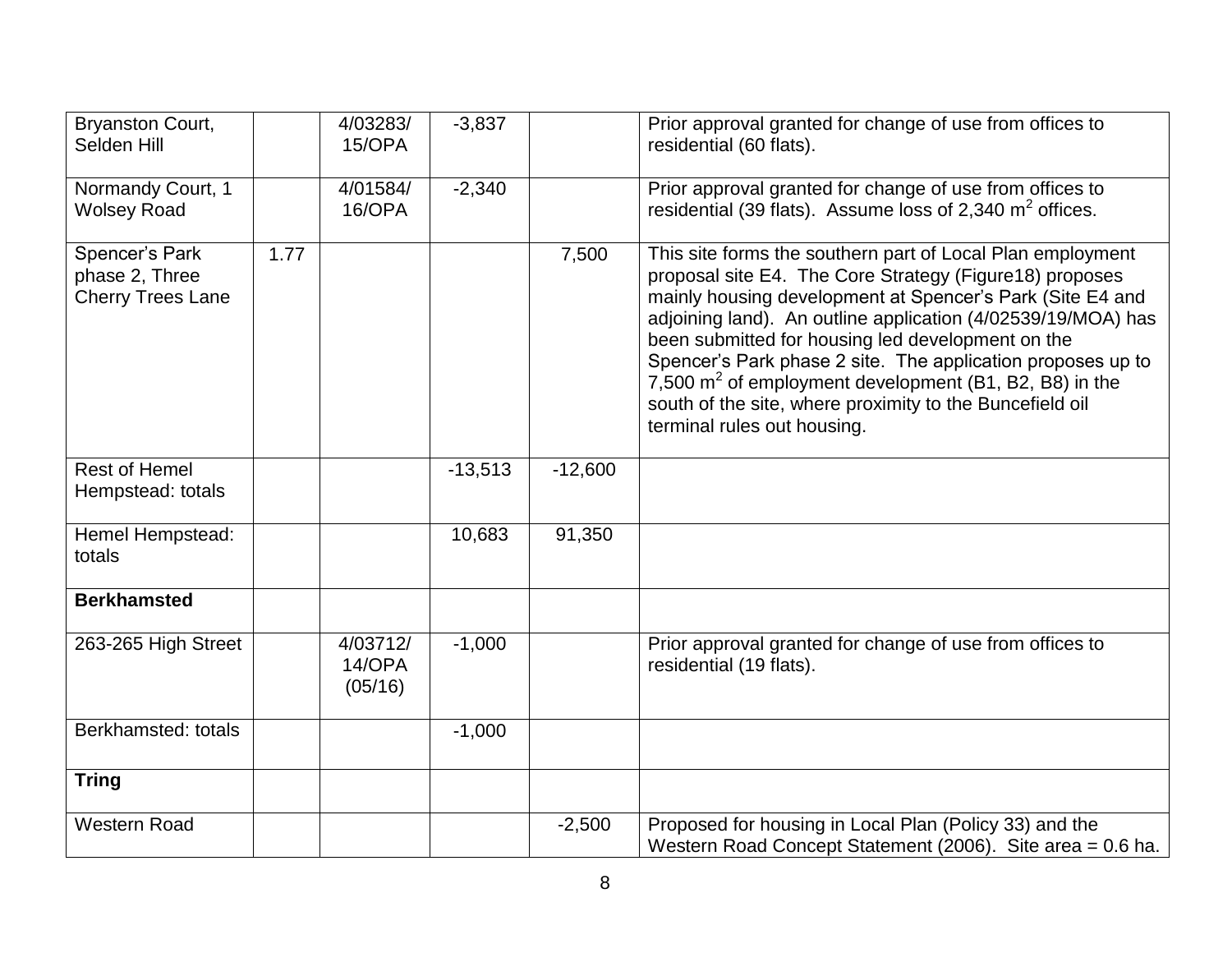|                         |     |                                                            |          |        | A small part has been implemented. Assume $2,500 \text{ m}^2$<br>industrial/warehousing floorspace still to be lost.                                                                                                                                                                                                                                                                                                                                                                                                                                                                                                                                                        |
|-------------------------|-----|------------------------------------------------------------|----------|--------|-----------------------------------------------------------------------------------------------------------------------------------------------------------------------------------------------------------------------------------------------------------------------------------------------------------------------------------------------------------------------------------------------------------------------------------------------------------------------------------------------------------------------------------------------------------------------------------------------------------------------------------------------------------------------------|
| Icknield Way            | 0.6 |                                                            |          | 3,000  | The Core Strategy (chapter 22) proposes the extension of the<br>Icknield Way GEA into the Local Allocation LA5 site (west of<br>Tring). An extension of 0.75 hectares is proposed in the<br>submitted Site Allocations DPD.                                                                                                                                                                                                                                                                                                                                                                                                                                                 |
| <b>Akeman Street</b>    | 0.8 | 4/02884/<br>15<br>4/01257/<br>16/OPA<br>4/02762/<br>16/OPA | $-2,460$ | $-375$ | Designated as a GEA in the Local Plan. The submitted Site<br>Allocations DPD proposes housing development on the<br>Langdon Street haulage yard. It is proposed to retain rest of<br>GEA, but accept a range of non-residential mixed uses<br>including social and community facilities, to reflect the Core<br>Strategy.<br>Planning permission (4/02884/15) granted to redevelop the<br>Langdon Street haulage yard for housing (loss of 375 $m2$ of<br>B8 floorspace).<br>Prior approval (4/01257/16 and 4/02762/16) granted to<br>convert most of the rest of this GEA (Akeman Business Park)<br>to housing (41 flats). Assume loss of 2,460 $m2$ office<br>floorspace. |
| Tring: totals           |     |                                                            | $-2,460$ | 125    |                                                                                                                                                                                                                                                                                                                                                                                                                                                                                                                                                                                                                                                                             |
| <b>Kings Langley</b>    |     |                                                            |          |        |                                                                                                                                                                                                                                                                                                                                                                                                                                                                                                                                                                                                                                                                             |
| <b>Sunderlands Yard</b> |     |                                                            |          |        | SW Hertfordshire Employment Land Update (Roger Tym &<br>Partners, 2010) suggested the use of this employment site for<br>other uses (with a loss of 5,560 $m^2$ industrial/warehousing<br>floorspace).                                                                                                                                                                                                                                                                                                                                                                                                                                                                      |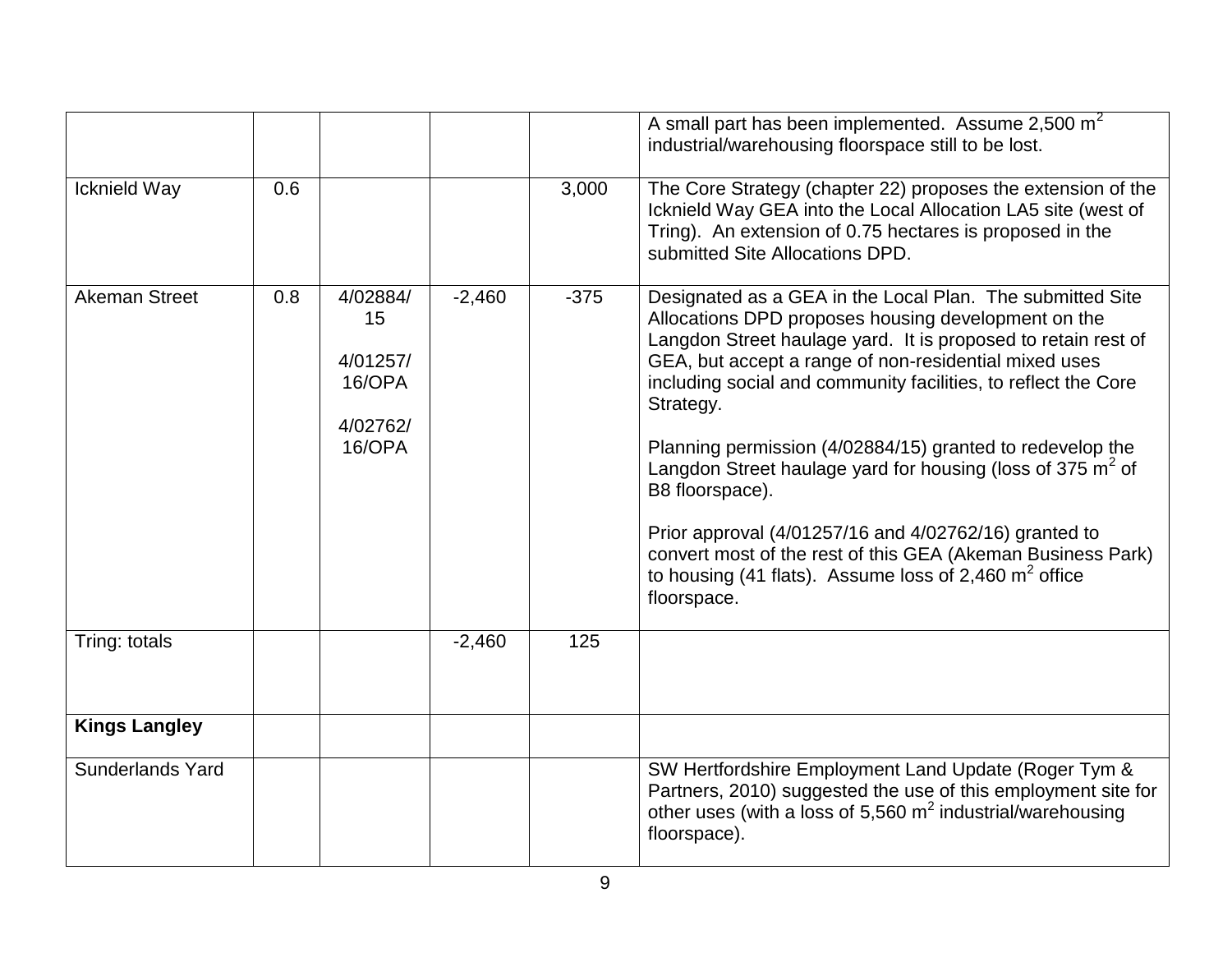|                          |      |                |                       | It is not proposed to allocate the site for housing in the Site<br>Allocations DPD, as this is a useful employment site.<br>However, the site will be kept in the residential area, so<br>housing will remain acceptable in principle.                                                                                                                                                                                                                                             |
|--------------------------|------|----------------|-----------------------|------------------------------------------------------------------------------------------------------------------------------------------------------------------------------------------------------------------------------------------------------------------------------------------------------------------------------------------------------------------------------------------------------------------------------------------------------------------------------------|
| Kings Langley:<br>totals |      |                |                       |                                                                                                                                                                                                                                                                                                                                                                                                                                                                                    |
| <b>Markyate</b>          |      |                |                       |                                                                                                                                                                                                                                                                                                                                                                                                                                                                                    |
| <b>Hicks Road</b>        |      | 4/01173/<br>11 | 1,052<br>$-1,100$     | Mixed use redevelopment of most of site (1.9 ha.) for housing<br>and other uses including employment has largely been<br>completed, reflecting Hicks Road Masterplan (updated June<br>2012) and the Core Strategy's proposals for Strategic Site<br>SS2. Most of the original employment buildings have been<br>demolished, but Sharose Court has been retained.<br>This permission (4/01173/11/MFA) excludes part of the land<br>north of Hicks Road. Assume 1,100 m <sup>2</sup> |
|                          |      |                | (north part)          | industrial/warehousing floorspace to be lost on this part of the<br>site.                                                                                                                                                                                                                                                                                                                                                                                                          |
| Markyate: totals         |      |                | $-48$                 |                                                                                                                                                                                                                                                                                                                                                                                                                                                                                    |
| <b>Rest of Dacorum</b>   |      |                |                       |                                                                                                                                                                                                                                                                                                                                                                                                                                                                                    |
| <b>Bourne End Mills</b>  | 4.38 | 4/03072/<br>15 | $-11,873$<br>$+6,407$ | Designated as an Employment Area in the Green Belt in the<br>Local Plan and it is proposed to carry this designation into the                                                                                                                                                                                                                                                                                                                                                      |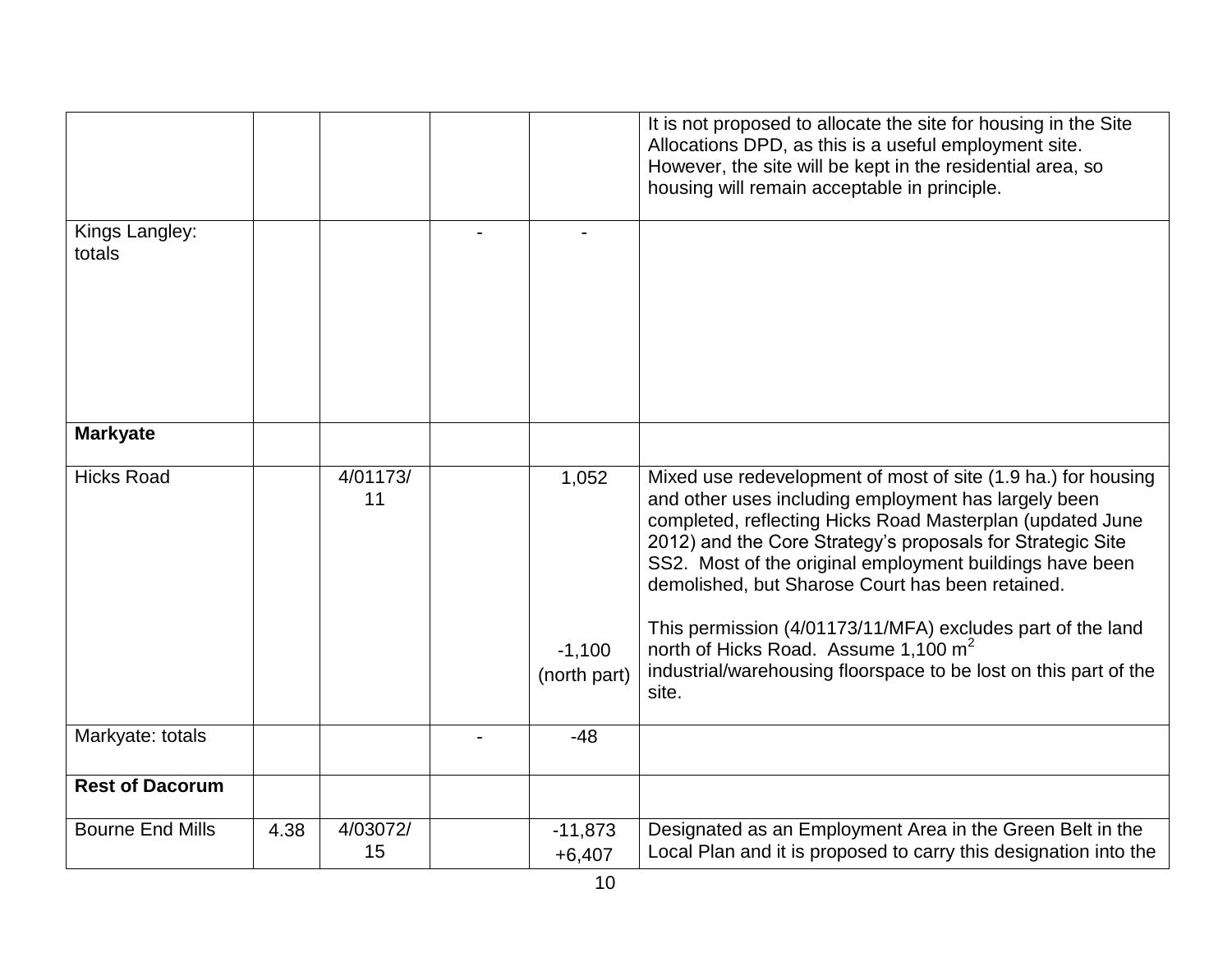|                                                     |      |                |       |          | Site Allocations DPD, with amended boundaries.<br>Permission granted for B1 and/or B2 and/or B8 development<br>and up to 45 homes. This permission excludes existing Units<br>28, 30 and 31 fronting Upper Bourne End Lane.<br>The new employment buildings are under construction. |
|-----------------------------------------------------|------|----------------|-------|----------|-------------------------------------------------------------------------------------------------------------------------------------------------------------------------------------------------------------------------------------------------------------------------------------|
| Cotton Spring Farm,<br>Friendless Lane,<br>Markyate | 0.52 | 4/02353/<br>14 |       | $-1,131$ | Permission granted for demolition of existing buildings (1,131)<br>$m2 B1(c)$ buildings and an agricultural building (462 m <sup>2</sup> )), and<br>replacement with four new dwellings.                                                                                            |
| Home Farm, Great<br>Gaddesden                       |      | 4/00012/11     | 1,326 |          | Alterations and change of use of agricultural buildings to<br>offices and a meeting room permitted. Building work is in<br>progress.                                                                                                                                                |
| <b>Rest of Dacorum:</b><br>totals                   |      |                | 1,326 | $-6,597$ |                                                                                                                                                                                                                                                                                     |
| Dacorum: totals                                     |      |                | 8,549 | 84,830   |                                                                                                                                                                                                                                                                                     |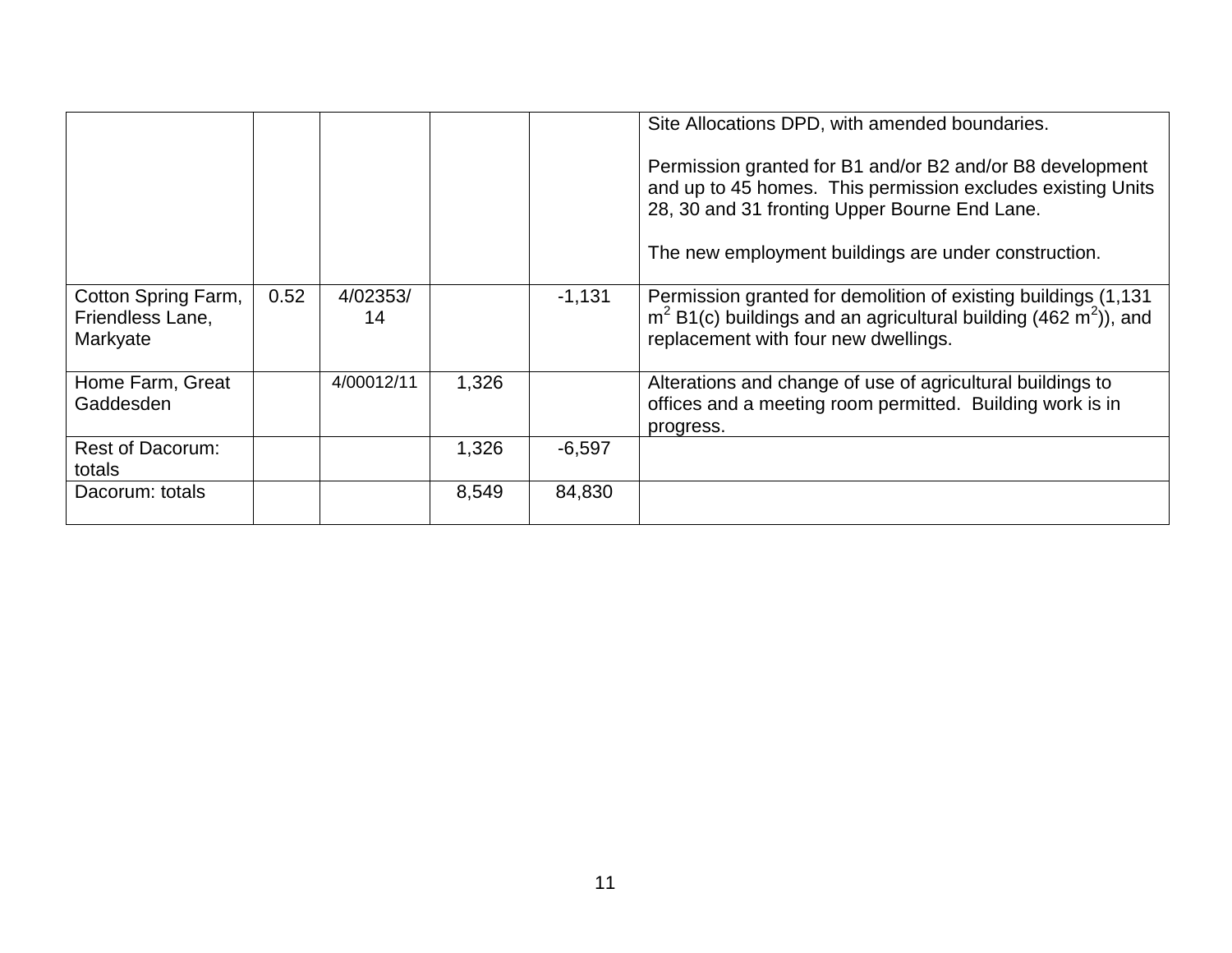## **(c) Supporting retailing and commerce**

No further information provided.

## **(d) Economic Development Strategy**

No further information provided.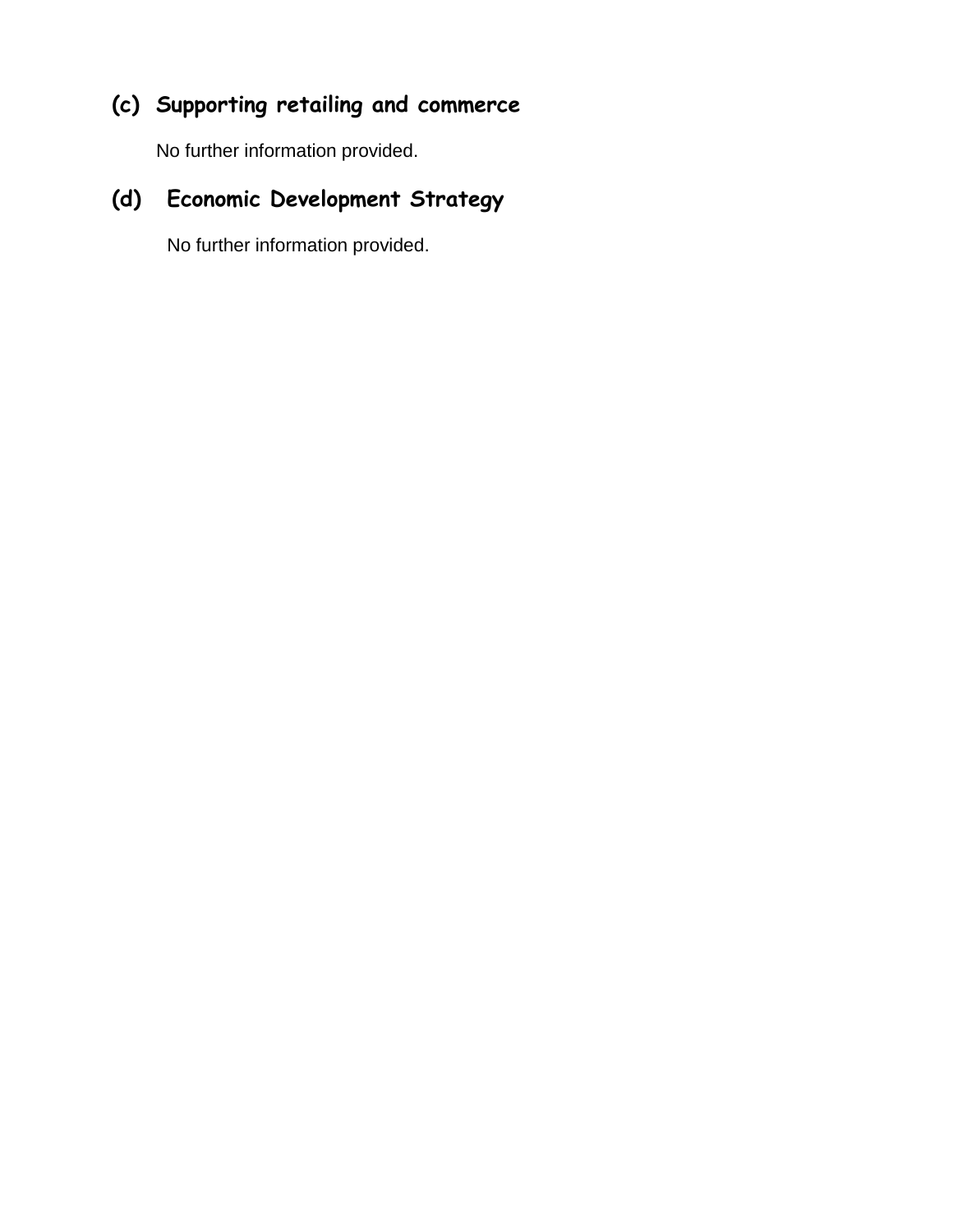#### **7. Providing homes and community services**

#### **(a) Providing Homes**

#### **Table 7.1 Housing Completions compared to total required over the Plan period: 2006-2031**

| 25 Year Core Strategy Requirement 2006-2031                 | 10,750                 |     |
|-------------------------------------------------------------|------------------------|-----|
|                                                             | <b>Net Completions</b> |     |
| April 2006 - March 2007                                     | 400                    |     |
| April 2007 - March 2008                                     | 384                    |     |
| April 2008 - March 2009                                     | 418                    |     |
| April 2009 - March 2010                                     | 237                    |     |
| April 2011 - March 2011                                     | 603                    |     |
| April 2011 - March 2012                                     | 447                    |     |
| April 2012 - March 2013                                     | 290                    |     |
| April 2013 - March 2014                                     | 219                    |     |
| April 2014 - March 2015                                     | 379                    |     |
| April 2015 - March 2016                                     | 659                    |     |
| Total 10 year completions                                   | 4,036                  |     |
| Remaining 16 year completions 2016 - 2031 (10,750 - 4,036)) | 6,714                  |     |
| Annualised remaining requirement (6,714/15)                 | 448                    |     |
| Actual Annual rate achieved (4,036/10)                      |                        | 404 |

*Source: DBC Residential Land Position Statement No. 43 1 st April 2016*

#### **Table 7.2 Core Strategy 5-year housing land supply calculations (1st April 2017 to 31st March 2022)**

| 25 year Core Strategy requirement 1 April 2006 - 31 March 2031                    | 10,750 |
|-----------------------------------------------------------------------------------|--------|
| Completions 1 April 2006 - 31 March 2016                                          | 4,036  |
| Projected completions (current year) 2016/17                                      | 488    |
| Total projected completions 2006-2017 (4,036+488)                                 | 4,524  |
| Remaining Core Strategy requirement 2016 - 2031 (10,750 - 4,524)                  | 6,226  |
| Requirement for 2006 - 2017 (430 x11)                                             | 4,730  |
| Shortfall 2006 - 2017 (4,730 - 4,524)                                             | 206    |
| 5 year requirement for 2017 - 2022                                                | 2,474  |
| Core Strategy unadjusted housing target $(430 \times 5) = 2,150$                  |        |
| Plus Shortfall = $206$                                                            |        |
| Plus 5% buffer on shortfall $(5\% \text{ of } 206) = 10$                          |        |
| Plus 5% buffer brought forward from later in plan period (5% of                   |        |
| $2,150$ ) = 108                                                                   |        |
| Annual adjusted 5 year requirement (2,474 / 5)                                    | 495    |
| Projected supply 2017/18 - 2021/22                                                | 3,838  |
| No. of years supply $(3,838/495)$                                                 | 7.8    |
|                                                                                   | years  |
| Source: DPC monitoring /Posidontial Land Position Statement No. 12 1st April 2016 |        |

*Source: DBC monitoring /Residential Land Position Statement No. 43 - 1 st April 2016*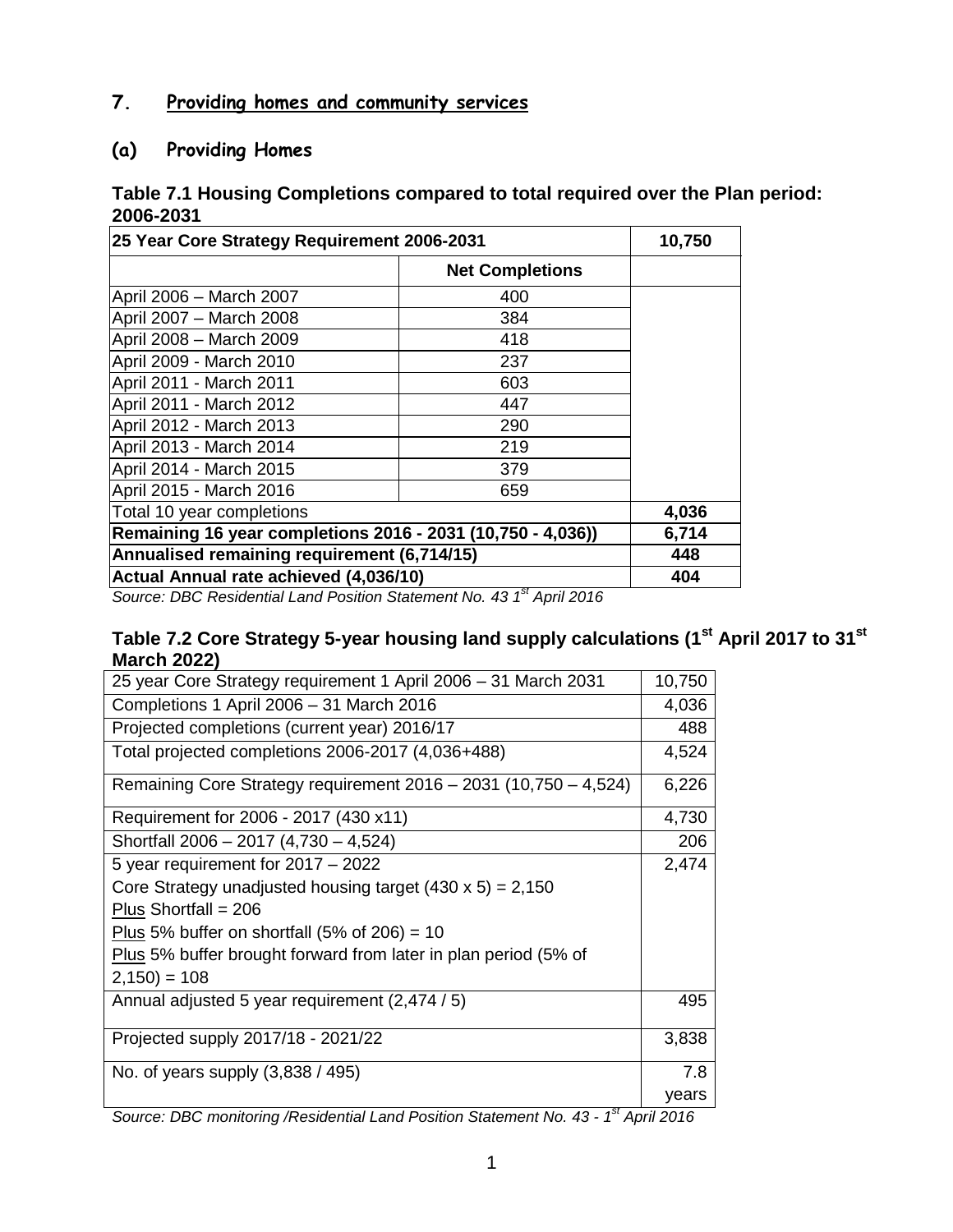| <b>Period</b> | <b>Gross</b><br>completions on<br><b>PDL</b> | % of total | <b>Net completions</b><br>on PDL | % of total |
|---------------|----------------------------------------------|------------|----------------------------------|------------|
| 2006/07       | 476                                          | 99         | 407                              | 99         |
| 2007/08       | 458                                          | 98         | 376                              | 98         |
| 2008/09       | 440                                          | 95         | 396                              | 95         |
| 2009/10       | 243                                          | 94         | 220                              | 93         |
| 2010/11       | 563                                          | 89         | 527                              | 87         |
| 2011/12       | 407                                          | 85         | 377                              | 84         |
| 2012/13       | 250                                          | 69         | 176                              | 61         |
| 2013/14       | 126                                          | 50         | 91                               | 42         |
| 2014/15       | 295                                          | 72         | 264                              | 70         |
| 2015/16       | 611                                          | 87         | 570                              | 86         |
| <b>Total</b>  | 3,869                                        | 86%        | 3,404                            | 84%        |

**Table 7.3 Proportion of new dwellings and converted dwellings on previously developed land**

*Source: DBC monitoring /Residential Land Position Statement No. 43- 1 st April 2016 Note: Total gross completions 2006-16 = 4,512 dwellings*

#### **Table 7.4 Proportion of new build dwellings completions in the year by density and number of new dwellings per hectare**

| <b>Period 2009/10</b>                       | No. | $\frac{9}{6}$  |
|---------------------------------------------|-----|----------------|
| Less than 30 dph                            | 39  | 16.5           |
| Between 30-50 dph                           | 58  | 24.5           |
| Greater than 50 dwellings dph               | 140 | 59             |
| Total                                       | 236 | 100            |
| % of development at densities $\geq$ 30 dph |     | 83.5           |
| <b>Period 2010/11</b>                       | No. | $\frac{0}{0}$  |
| Less than 30 dph                            | 32  | 5              |
| Between 30-50 dph                           | 44  | $\overline{7}$ |
| Greater than 50 dwellings dph               | 560 | 88             |
| Total                                       | 636 | 100            |
| % of development at densities $\geq$ 30 dph | 95  |                |
| <b>Period 2011/12</b>                       | No. | $\frac{9}{6}$  |
| Less than 30 dph                            | 38  | 9              |
| Between 30-50 dph                           | 34  | 8              |
| Greater than 50 dwellings dph               | 351 | 83             |
| Total                                       | 423 | 100            |
| % of development at densities > 30 dph      |     | 91             |
| <b>Period 2012/13</b>                       | No. | $\frac{9}{6}$  |
| Less than 30 dph                            | 83  | 29             |
| Between 30-50 dph                           | 70  | 24             |
| Greater than 50 dwellings dph               | 134 | 47             |
| Total                                       | 287 | 100            |
| % of development at densities $\geq$ 30 dph | 71  |                |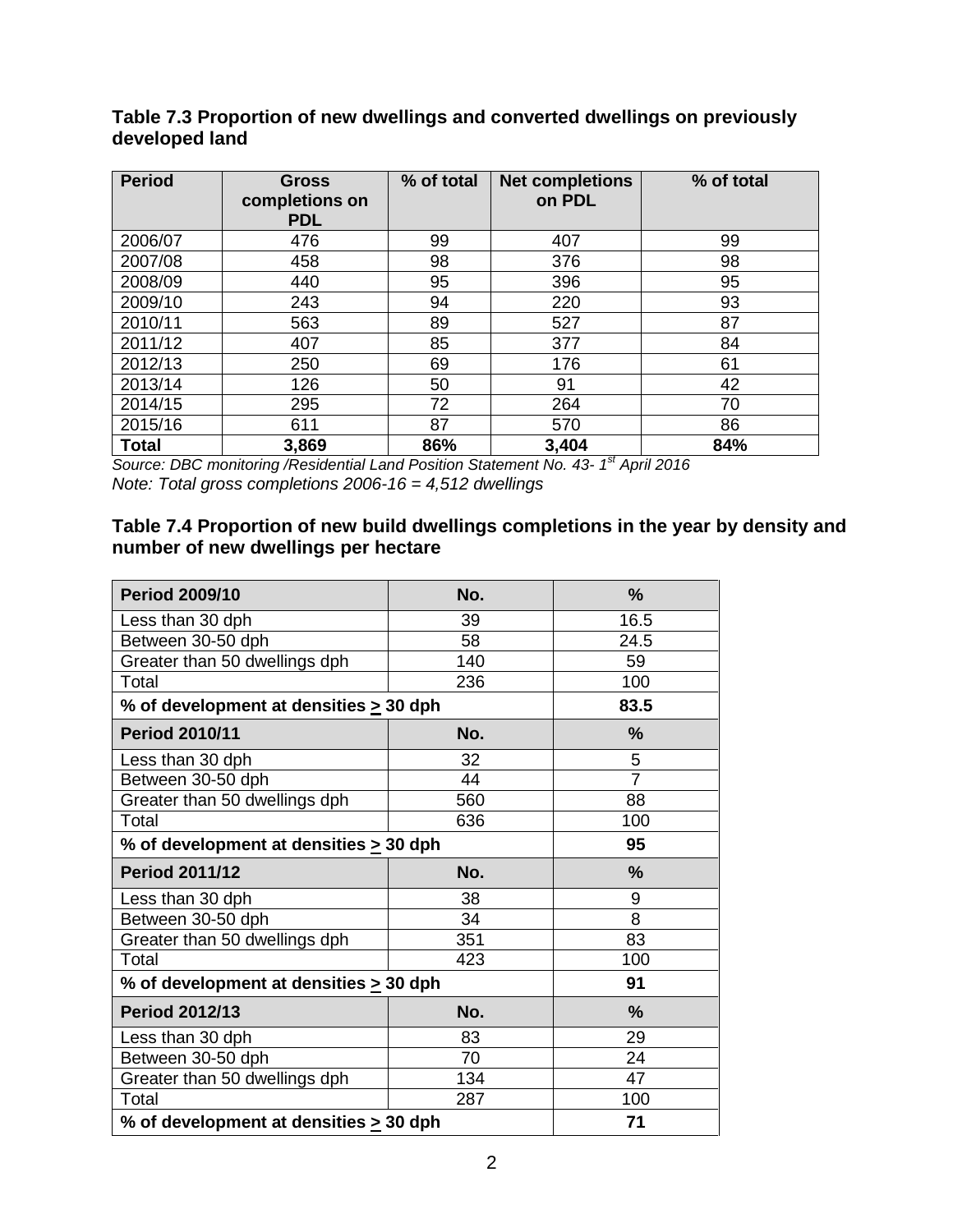| <b>Period 2013/14</b>                       | No. | %             |
|---------------------------------------------|-----|---------------|
| Less than 30 dph                            | 78  | 38            |
| Between 30-50 dph                           | 84  | 41            |
| Greater than 50 dwellings dph               | 42  | 21            |
| Total                                       | 204 | 100           |
| % of development at densities > 30 dph      |     | 62            |
| <b>Period 2014/15</b>                       | No. | %             |
| Less than 30 dph                            | 88  | 24            |
| Between 30-50 dph                           | 94  | 26            |
| Greater than 50 dwellings dph               | 179 | 50            |
| Total                                       | 361 | 100           |
| % of development at densities > 30 dph      |     | 76            |
| <b>Period 2015/16</b>                       | No. | $\frac{9}{6}$ |
| Less than 30 dph                            | 123 | 22            |
| Between 30-50 dph                           | 62  | 11            |
| Greater than 50 dwellings dph               | 368 | 67            |
| Total                                       | 553 | 100           |
| % of development at densities $\geq$ 30 dph | 78  |               |
|                                             |     |               |

*Note: These figures exclude demolitions Source: DBC monitoring* 

#### **Table 7.5 Average density of new dwellings built on finally completed sites**

| Year    | <b>Net Site Areas in</b><br>total (Ha) | <b>Number of dwellings</b><br>completed on the sites<br>(Gross) | <b>Density of Development</b><br>dwellings/ha |
|---------|----------------------------------------|-----------------------------------------------------------------|-----------------------------------------------|
| 2006/07 | 10.71                                  | 382                                                             | 36                                            |
| 2007/08 | 14.37                                  | 400                                                             | 28                                            |
| 2008/09 | 9.19                                   | 347                                                             | 38                                            |
| 2009/10 | 8.08                                   | 227                                                             | 28                                            |
| 2010/11 | 12.35                                  | 586                                                             | 47                                            |
| 2011/12 | 6.476                                  | 389                                                             | 60                                            |
| 2012/13 | 9.51                                   | 183                                                             | 19                                            |
| 2013/14 | 8.406                                  | 141                                                             | 17                                            |
| 2014/15 | 11.19                                  | 264                                                             | 24                                            |
| 2015/16 | 15.78                                  | 447                                                             | 10                                            |

1 Sites recorded: this is a proportion of all completions in the year

2 This figure excludes the John Dickson site. If this site is included, the average density is 47dph *Source: DBC Monitoring Note: Average density- dwellings per hectare over all new build sites*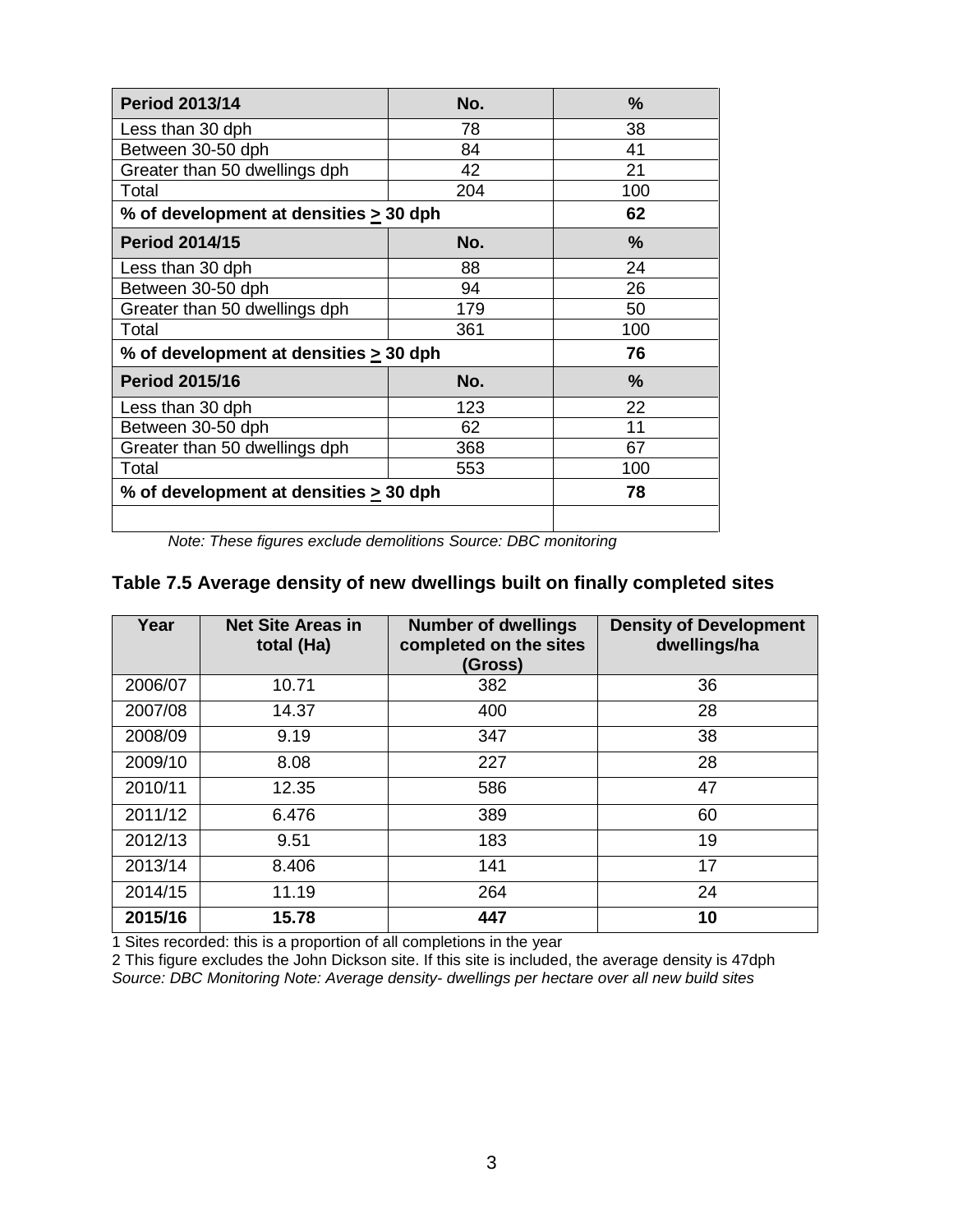|         | <b>Houses</b> | <b>Flats</b> | <b>Total</b> |
|---------|---------------|--------------|--------------|
| 2015/16 | 243           | 440          | 683          |
| 2014/15 | 212           | 199          | 411          |
| 2013/14 | 184           | 70           | 254          |
| 2012/13 | 190           | 174          | 364          |
| 2011/12 | 206           | 270          | 476          |
| 2010/11 | 92            | 544          | 636          |
| 2009/10 | 92            | 167          | 259          |
| 2008/09 | 177           | 282          | 459          |
| 2007/08 | 182           | 290          | 472          |
| 2006/07 | 174           | 306          | 480          |
|         | 1,752         | 2,742        | 4,494        |

## **Table 7.6 Completions (gross) by type of property 2006-2016**

Source: HCC Monitoring

#### **Table 7.7 Completions by nos. of bedrooms 2006-2016**

|         | 1-bed | 2-bed | 3-bed | 4-bed | 5-bed | 6-bed<br>or<br>more | <b>Not</b><br>known | <b>Total</b> |
|---------|-------|-------|-------|-------|-------|---------------------|---------------------|--------------|
| 2015/16 | 161   | 325   | 111   | 56    | 30    | 0                   | 17                  | 700          |
| 2014/15 | 93    | 144   | 75    | 70    | 26    | 3                   | 0                   | 411          |
| 2013/14 | 37    | 73    | 77    | 40    | 23    | 4                   | 0                   | 254          |
| 2012/13 | 90    | 141   | 78    | 31    | 22    | $\overline{2}$      | 0                   | 364          |
| 2011/12 | 141   | 162   | 97    | 66    | 4     | 5                   | 0                   | 475          |
| 2010/11 | 218   | 335   | 44    | 22    | 16    | 1                   | 0                   | 636          |
| 2009/10 | 66    | 114   | 21    | 40    | 14    | 4                   | 0                   | 259          |
| 2008/09 | 94    | 218   | 77    | 41    | 26    | 3                   | 0                   | 459          |
| 2007/08 | 94    | 252   | 71    | 28    | 23    | 4                   | 0                   | 472          |
| 2006/07 | 95    | 258   | 63    | 17    | 36    | 11                  | 0                   | 480          |
| Total   | 835   | 1,553 | 528   | 285   | 164   | 34                  | 17                  | 4,510        |

Source: HCC Monitoring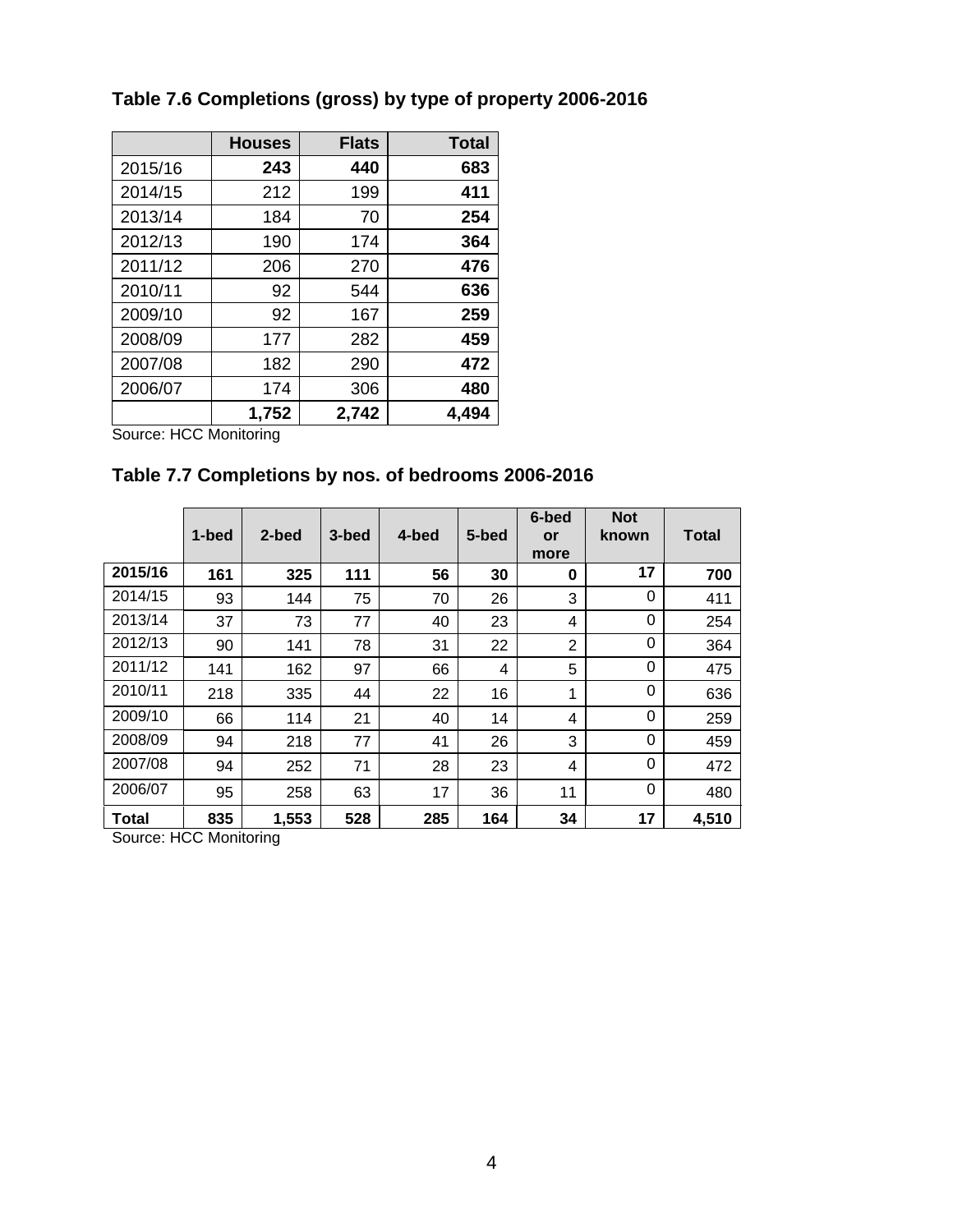|         | %<br>Non<br><b>PDL</b> | % pdl | <b>Total Non</b><br><b>PDL</b> | <b>Total</b><br>pdl | <b>Total</b><br>(net) |
|---------|------------------------|-------|--------------------------------|---------------------|-----------------------|
| 2006/07 | 1                      | 99    | 4                              | 407                 | 400                   |
| 2007/08 | $\overline{2}$         | 98    | 14                             | 376                 | 384                   |
| 2008/09 | 5                      | 95    | 19                             | 396                 | 418                   |
| 2009/10 | 7                      | 93    | 16                             | 220                 | 237                   |
| 2010/11 | 13                     | 87    | 73                             | 527                 | 603                   |
| 2011/12 | 16                     | 84    | 69                             | 377                 | 447                   |
| 2012/13 | 39                     | 61    | 114                            | 176                 | 290                   |
| 2013/14 | 58                     | 42    | 128                            | 91                  | 219                   |
| 2014/15 | 30                     | 70    | 115                            | 264                 | 379                   |
| 2015/16 | 14                     | 86    | 89                             | 570                 | 659                   |
| Total   | 16                     | 84    | 641                            | 3,404               | 4,036                 |

#### **Table 7.8 Net PDL and greenfield housing completions 2006-2016**

Source: HCC and DBC Monitoring

#### **Table 7.9 Gross Affordable Housing Provision 2001 – 2016 relative to Total (net) Housing**

| <b>Period</b>      | <b>Total</b>   | <b>Affordable Housing Provision</b> |                   |
|--------------------|----------------|-------------------------------------|-------------------|
|                    | <b>Housing</b> | <b>Number</b>                       | <b>Proportion</b> |
| 2006/7             | 400            | 137                                 | 34.3%             |
| 2007/8             | 384            | 126                                 | 32.8%             |
| 2008/9             | 418            | 148                                 | 35.4%             |
| 2009/10            | 237            | 96                                  | 35.2%             |
| 2010/11            | 603            | 60                                  | 10%               |
| 2011/12            | 447            | 117                                 | 26.2%             |
| 2012/13            | 290            | 92                                  | 31.7%             |
| 2013/14            | 219            | 27                                  | 12.3%             |
| 2014/15            | 379            | 128                                 | 33.8              |
| 2015/16            | 659            | 203                                 | 30.8%             |
| <b>Total</b>       | 4,036          | 1,134                               | 28.1%             |
| <b>Annual rate</b> | 404            | 111                                 | 27.5%             |
| of provision       |                |                                     |                   |
| $2006/07 -$        |                |                                     |                   |
| 2015/16            |                |                                     |                   |

*Source: DBC Monitoring 2006/16*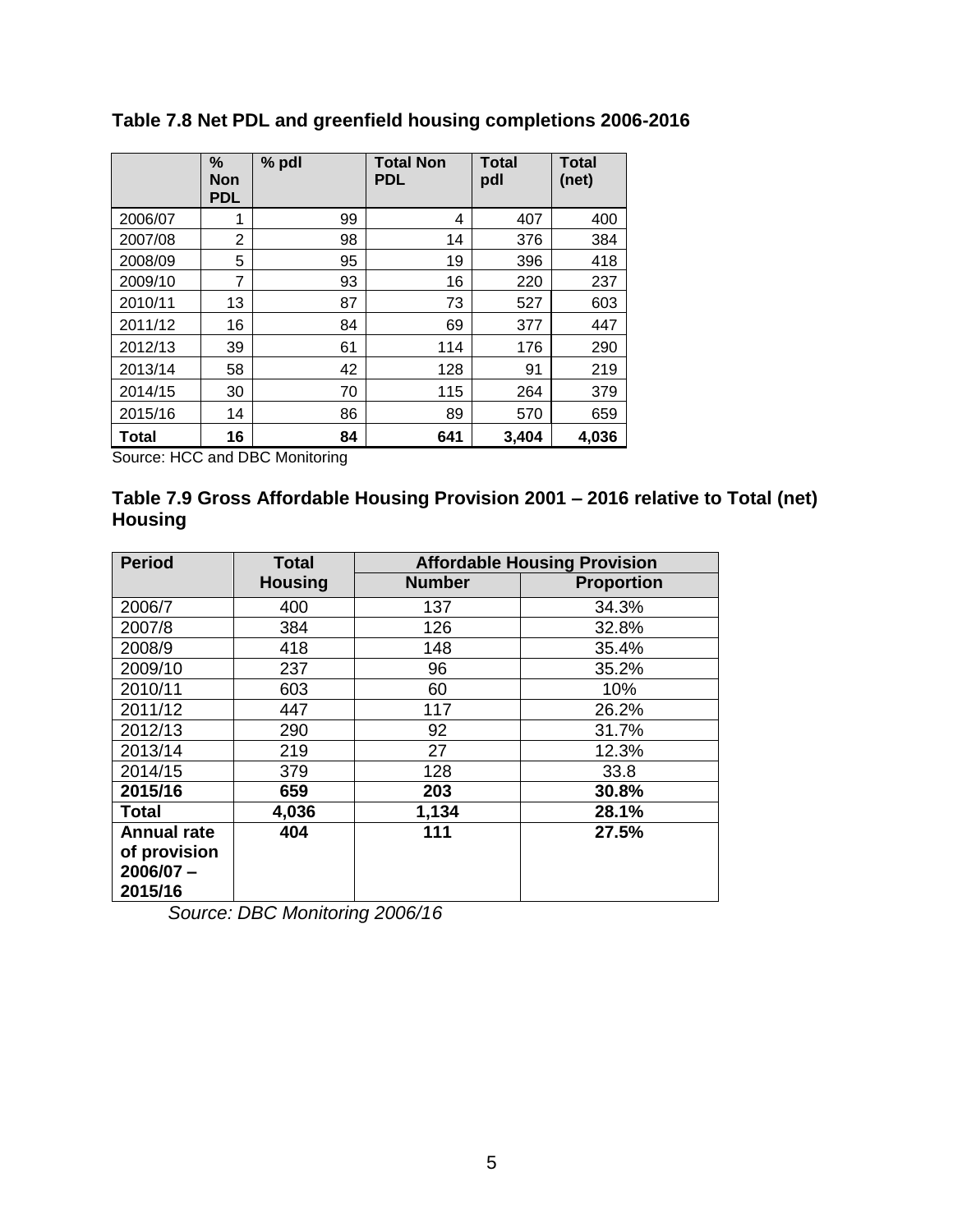|                      | <b>Social Rented</b><br>homes provided | <b>Intermediate</b><br><b>Homes/Shared</b><br>Ownership | <b>Affordable</b><br><b>Rented</b> | <b>First</b><br>Buy/<br>Home<br><b>Buy</b> | <b>Total</b> |
|----------------------|----------------------------------------|---------------------------------------------------------|------------------------------------|--------------------------------------------|--------------|
| 2006/07              | 59                                     | 78                                                      |                                    |                                            | 137          |
| 2007/08              | 53                                     | 73                                                      |                                    |                                            | 126          |
| 2008/09              | 92                                     | 56                                                      |                                    |                                            | 148          |
| 2009/10              | 35                                     | 61                                                      |                                    |                                            | 96           |
| 2010/11              | 53                                     | 7                                                       |                                    |                                            | 60           |
| 2011/12              | 90                                     | 5                                                       | 22                                 | 32                                         | 149          |
| 2012/13              | 43                                     | 24                                                      | 25                                 | 58                                         | 150          |
| 2013/14              | 7                                      | 11                                                      | 9                                  | 96                                         | 123          |
| 2014/15              | $41*$                                  | 20                                                      | 67                                 | 126                                        | 254          |
| 2015/16              | 126                                    | 26                                                      | 51                                 | n/a                                        | 203          |
| <b>Total 2006-16</b> | 599                                    | 361                                                     | 174                                | 312                                        | 1446         |

#### **Table 7.10 Total supply of Affordable housing by type**

*Note: Intermediate homes include shared equity and key worker housing.* 

*\* Includes a contribution of 41 social rented units from a hostel development (The Elms) in Hemel Hempstead. Source: DBC monitoring*

## **(b) Meeting community needs**

#### **Table 7.11 Summary of outstanding school and pre-school floorspace (commitments)**

| <b>Settlement</b>      | <b>Floorspace (sqm)</b> |
|------------------------|-------------------------|
| <b>Hemel Hempstead</b> | 12,583                  |
| <b>Berkhamsted</b>     |                         |
| Tring                  | 281                     |
| Bovingdon              |                         |
| <b>Kings Langley</b>   | 9,160                   |
| Markyate               |                         |
| <b>Rest of Dacorum</b> | 2,123                   |
| Total                  | 24,147                  |

*Source: DBC monitoring (Employment Land Position Statement No. 40 (1st April 2016)*

#### **Table 7.12 Summary of school and pre-school completions**

| <b>Settlement</b>      | Floorspace (sqm) |
|------------------------|------------------|
| <b>Hemel Hempstead</b> | 3375             |
| <b>Berkhamsted</b>     | 1911             |
| Tring                  |                  |
| Bovingdon              |                  |
| <b>Kings Langley</b>   |                  |
| Markyate               |                  |
| <b>Rest of Dacorum</b> | 792              |
| Total                  | 6,078            |

*Source: DBC monitoring (Employment Land Position Statement No. 40 (1 st April 2016)*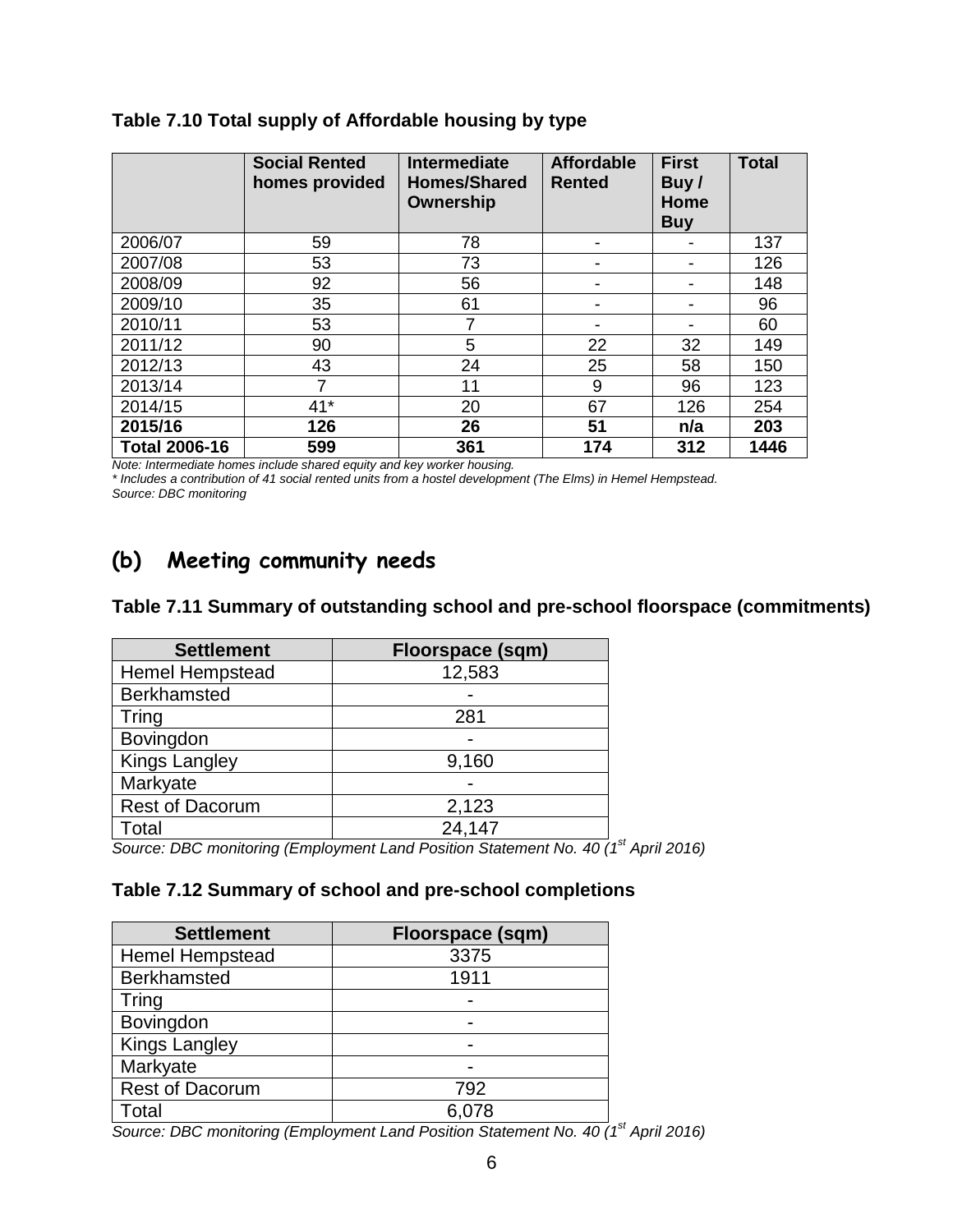| <b>Permission</b><br>reference | <b>Address</b>                                                                                                        | <b>Description</b>                                                                                                                                                                                                                                                                                                                                                                                                                                                                                                                 | Outstand<br>ing<br><b>Floorspa</b><br>ce $(m2)$ | <b>Status</b> |
|--------------------------------|-----------------------------------------------------------------------------------------------------------------------|------------------------------------------------------------------------------------------------------------------------------------------------------------------------------------------------------------------------------------------------------------------------------------------------------------------------------------------------------------------------------------------------------------------------------------------------------------------------------------------------------------------------------------|-------------------------------------------------|---------------|
| 4/00803/13/FUL                 | ADJ HIGHFIELD HALL,<br>CAMBRIAN WAY,<br><b>HEMEL HEMPSTEAD</b>                                                        | PROPOSED NEW MEDICAL<br><b>CENTRE WITH ASSOCIATED</b><br>PARKING AND PUBLIC REALM<br>WORKS (AMENDED SCHEME).                                                                                                                                                                                                                                                                                                                                                                                                                       | 436                                             | u/c           |
| 4/02047/14/MFA                 | <b>BLDG A, LAND</b><br><b>BETWEEN HEMEL</b><br>ONE AND PENTAGON<br>PARK, BOUNDARY<br>WAY, HEMEL<br>HEMPSTEAD, HP2 7YU | <b>CONSTRUCTION OF A TWO-</b><br><b>STOREY PRIVATE</b><br><b>HEALTHCARE CLINIC,</b><br>PROVIDING DAY CARE<br>FACILITIES (CONSULT/EXAM<br>ROOMS, TREATMENT ROOMS,<br><b>IMAGING AND DENTAL</b><br><b>TREATMENT) AND OFFICE</b><br>SPACE. ASSOCIATED CAR<br>PARKING AND LANDSCAPING<br>AND AN EXTERNAL PLANT<br>ROOM AND COMPOUND. THE<br>SITE IS CURRENTLY VACANT,<br><b>THOUGH WAS PREVIOUSLY</b><br>USED AS A GROUND LEVEL<br>CAR PARK. DEVELOPMENT TO<br>BE CARRIED OUT IN TWO<br>PHASES: CLINIC (PHASE 1)<br>OFFICES (PHASE 2). | 1,812                                           | u/c           |
| 4/02276/14/FUL                 | 98 HIGH STREET,<br>TRING. HP23 4AF                                                                                    | CHANGE OF USE OF GROUND<br>FLOOR AND BASEMENT FROM<br>CLASS A1 (RETAIL) TO CLASS<br>D1 (DENTAL PRACTICE) AND<br><b>TWO STOREY REAR</b><br>EXTENSION.                                                                                                                                                                                                                                                                                                                                                                               | 181                                             | Granted       |
| 4/02269/15/FUL                 | THE NEW SURGERY,<br>THE NAP, KINGS<br><b>LANGLEY</b>                                                                  | <b>TWO STOREY FRONT</b><br><b>EXTENSION</b>                                                                                                                                                                                                                                                                                                                                                                                                                                                                                        | 128                                             | Granted       |

*Source: DBC monitoring (Employment Land Position Statement No. 40 (1st April 2016)*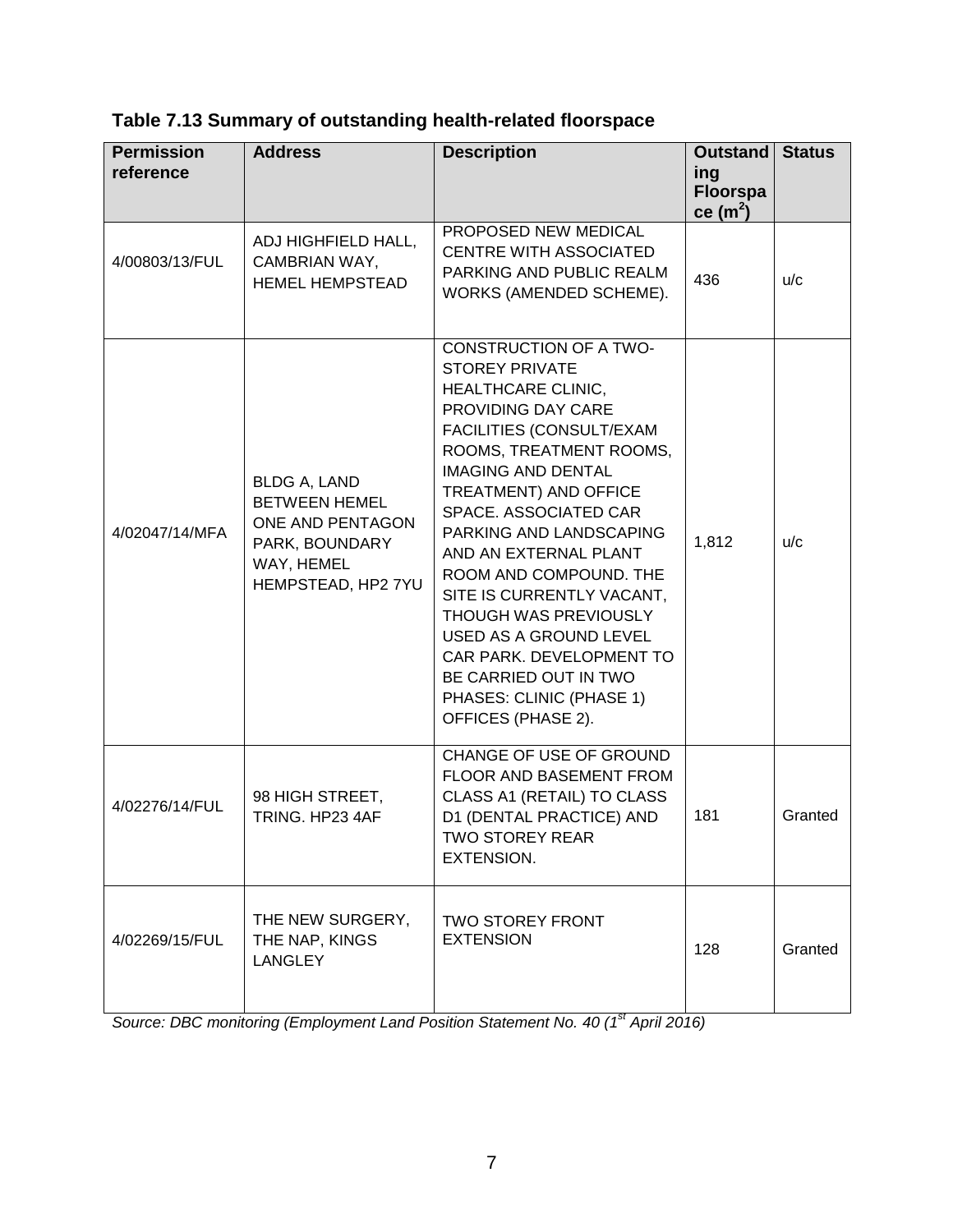**Table 7.14: Key leisure, community and cultural facilities**

| <b>Permission</b><br><b>Reference</b> | <b>Address</b>                                                                               | <b>Description</b>                                                                                                                                                              | <b>Floorspace</b><br>(lost or<br>gained -/+<br>m <sup>2</sup> | <b>Cumulative</b><br><b>Balance</b><br>(m <sup>2</sup> ) |
|---------------------------------------|----------------------------------------------------------------------------------------------|---------------------------------------------------------------------------------------------------------------------------------------------------------------------------------|---------------------------------------------------------------|----------------------------------------------------------|
| 4/003286/12/MFA                       | <b>FORMER</b><br><b>BERKHAMSTED</b><br>POLICE STATION,<br>HIGH STREET,<br><b>BERKHAMSTED</b> | DEMOLITION OF FORMER<br>POLICE STATION AND<br><b>LIBRARY AND</b><br><b>CONSTRUCTION OF</b><br>REPLACEMENT LIBRARY<br>AND TWENTY THREE<br><b>RETIREMENT</b><br><b>APARTMENTS</b> | 382                                                           | Granted                                                  |
| 4/01487/14MFA                         | LONGDEAN SCHOOL,<br>RUMBALLS ROAD,<br>HEMEL HEMPSTEAD,<br>HP3 8JB                            | <b>CHANGE OF USE FROM</b><br>GYM (D2) TO<br>RESTAURANT/CAFÉ (A3)                                                                                                                | 11,940                                                        | Started                                                  |
| 4/02013/15/MFA                        | <b>WEST HERTS</b><br>COLLEGE, DACORUM<br>CAMPUS,<br>MARLOWES, HEMEL<br><b>HEMPSTEAD</b>      | <b>CONSTRUCTION OF TWO</b><br><b>EDUCATIONAL</b><br><b>BUILDINGS WITH</b><br><b>ASSOCIATED</b><br><b>LANDSCAPING DISABLED</b><br><b>PARKING AND</b><br><b>SERVICING AREA</b>    | 4,200                                                         | <b>Started</b>                                           |
| 4/03355/14/MFA                        | <b>LIBRARY AND</b><br>ADJACENT LAND,<br>COMBE STREET,<br>HEMEL HEMPSTEAD,<br>HP <sub>1</sub> | DEMOLITION OF LIBRARY<br>AND CONSTRUCTION OF<br><b>PUBLIC SERVICE</b><br><b>QUARTER BUILDING AND</b><br><b>ASSOCIATED</b><br><b>INFRASTRUCTURE</b>                              | 1075                                                          | <b>Started</b>                                           |
| 4/02121/15/FUL                        | <b>MARK HOUSE, MARK</b><br>ROAD, HEMEL<br><b>HEMPSTEAD</b>                                   | <b>CHANGE OF USE FROM</b><br>B1 BUSINESS USE TO D2<br>LOW COST GYMNASIUM<br>(RESUBMISSION OF<br><b>APPLICATIONS</b><br>4/01450/14/FUL AND<br>4/03189/14/FUL)                    | 700                                                           | Granted                                                  |
| 4/00398/13/FUL                        | <b>LAND AT CHESHAM</b><br>FIELDS, CHESHAM<br>ROAD,<br>BERKHAMSTED, HP4<br>3AE                | REPLACEMENT SPORTS<br>PAVILION AND NEW<br><b>CHANGING ROOM BLOCK</b>                                                                                                            | 392                                                           | Granted                                                  |

*Source: DBC monitoring (Employment Land Position Statement No. 40 (1st April 2016)*